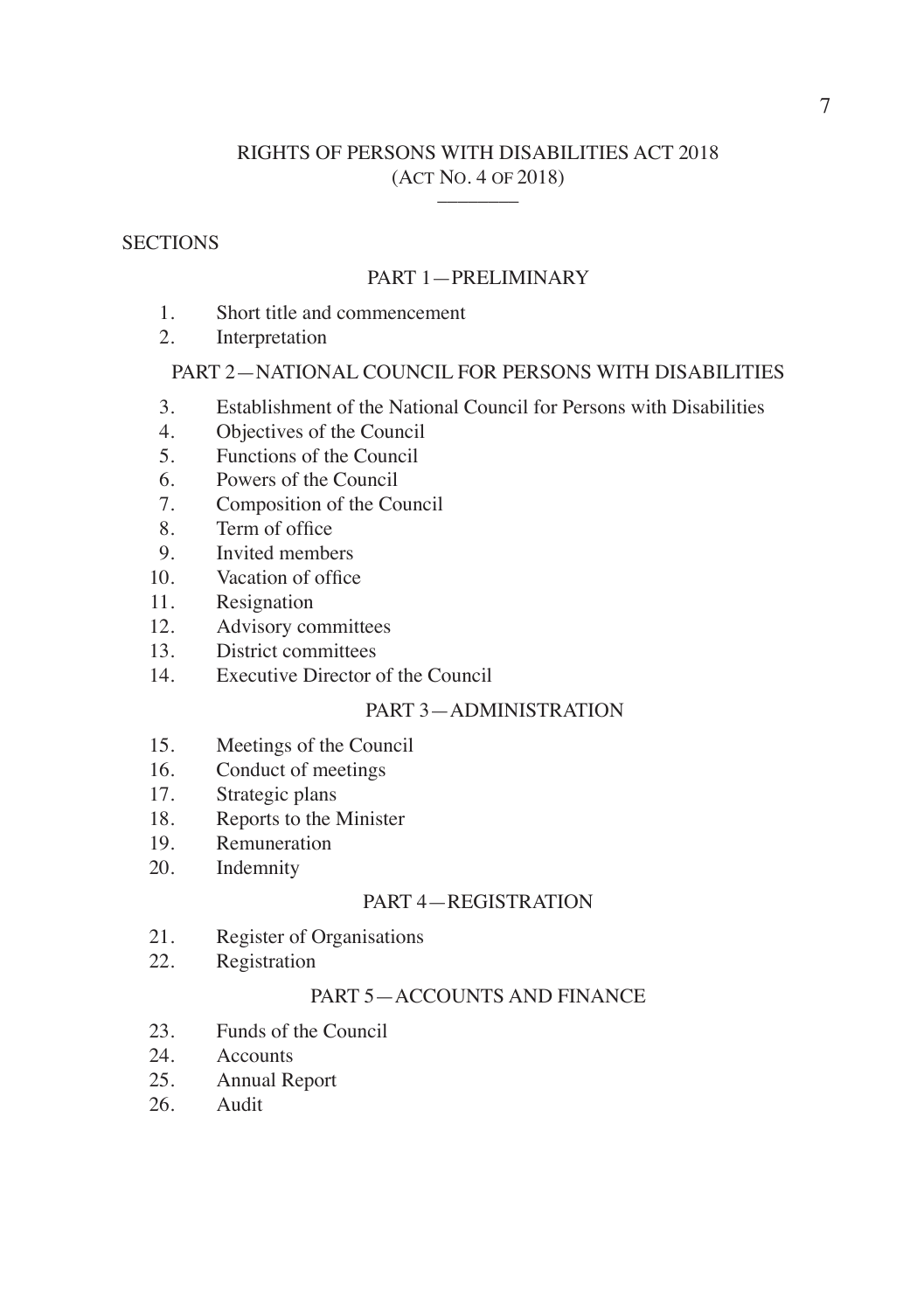# PART 6—DISCRIMINATION ON THE BASIS OF DISABILITY AND RIGHTS OF PERSONS WITH DISABILITIES

- 27. Discrimination on the basis of disability and rights of persons with disabilities
- 28. Equality and non-discrimination
- 29. Accessibility
- 30. Children with disabilities
- 31. Disaster and humanitarian emergencies
- 32. Equal recognition before the law
- 33. Access to justice
- 34. Liberty and security of the person
- 35. Freedom from exploitation, violence and abuse
- 36. Protecting the integrity of the person
- 37. Liberty of movement and nationality
- 38. Living independently and being included in the community
- 39. Personal mobility
- 40. Freedom of expression and opinion, and access to information
- 41. Respect for privacy
- 42. Respect for home and the family
- 43. Education
- 44. Health
- 45. Work and employment
- 46. Adequate standard of living and social protection
- 47. Participation in political and public life
- 48. Participation in cultural life, recreation, leisure and sport
- 49. Remedies
- 50. Enforcement of discriminatory acts

# PART 7—MISCELLANEOUS

- 51. Directives by the Minister
- 52. Regulations
- 53. Repeal

# SCHEDULE REGISTRATION OF ORGANISATIONS AFFILIATED WITH THE NATIONAL COUNCIL FOR PERSONS WITH DISABILITIES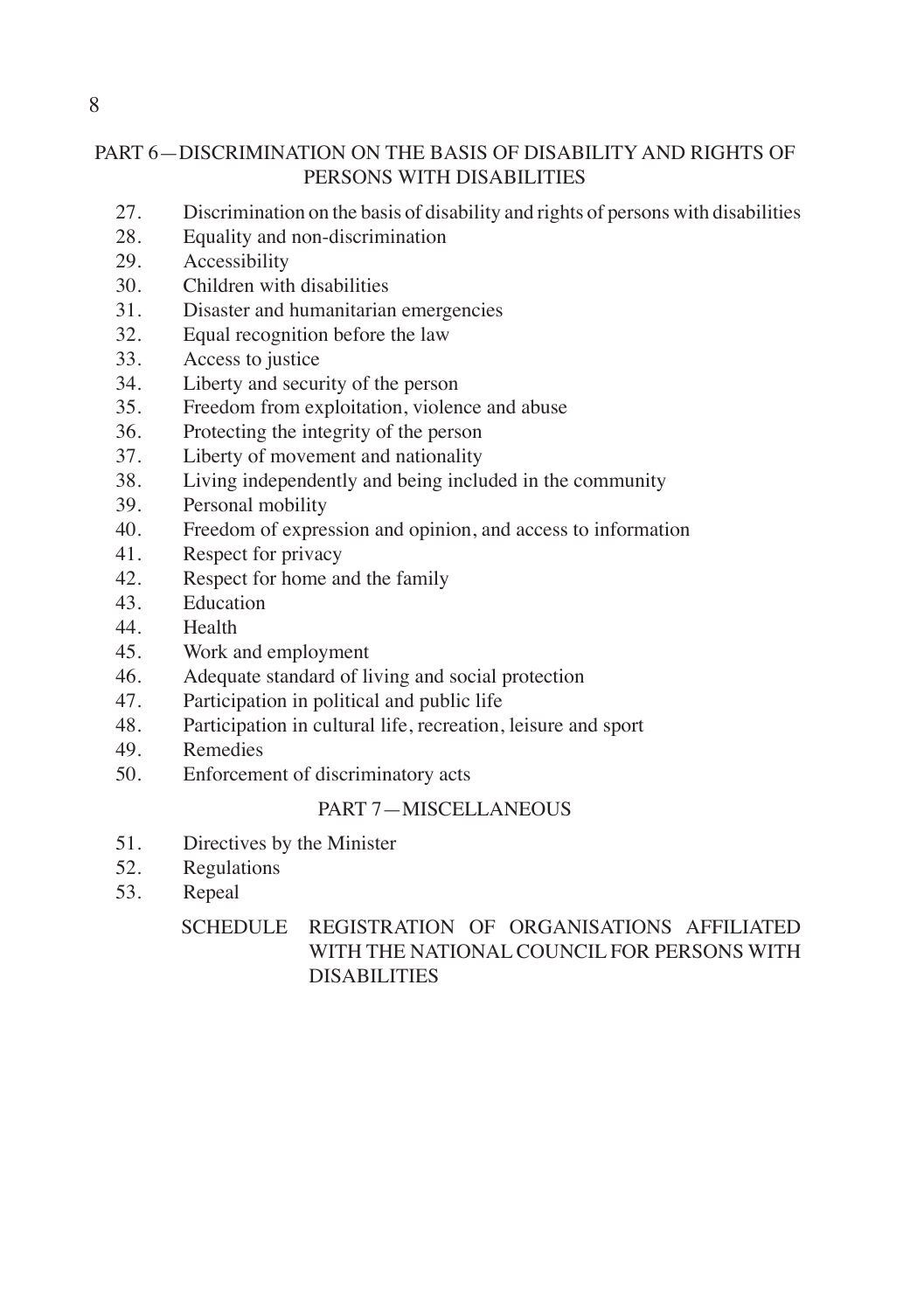# **ACT NO. 4 OF 2018**



I assent.

J. K. KONROTE President

[16 March 2018]

# **AN ACT**

# TO MAKE PROVISIONS FOR THE PROTECTION OF THE RIGHTS OF PERSONS WITH DISABILITIES IN ACCORDANCE WITH THE UNITED NATIONS CONVENTION ON THE RIGHTS OF PERSONS WITH DISABILITIES AND FOR RELATED MATTERS

ENACTED by the Parliament of the Republic of Fiji—

# PART 1—PRELIMINARY

*Short title and commencement*

**1.**—(1) This Act may be cited as the Rights of Persons with Disabilities Act 2018.

(2) This Act comes into force on a date or dates appointed by the Minister by notice in the Gazette.

#### *Interpretation*

**2.** In this Act, unless the context otherwise requires—

"communication" includes languages, display of text, Braille, tactile communication, large print, accessible multimedia as well as written, audio, plain-language, human-reader and augmentative and alternative modes, means and formats of communication, including accessible information and communication technology;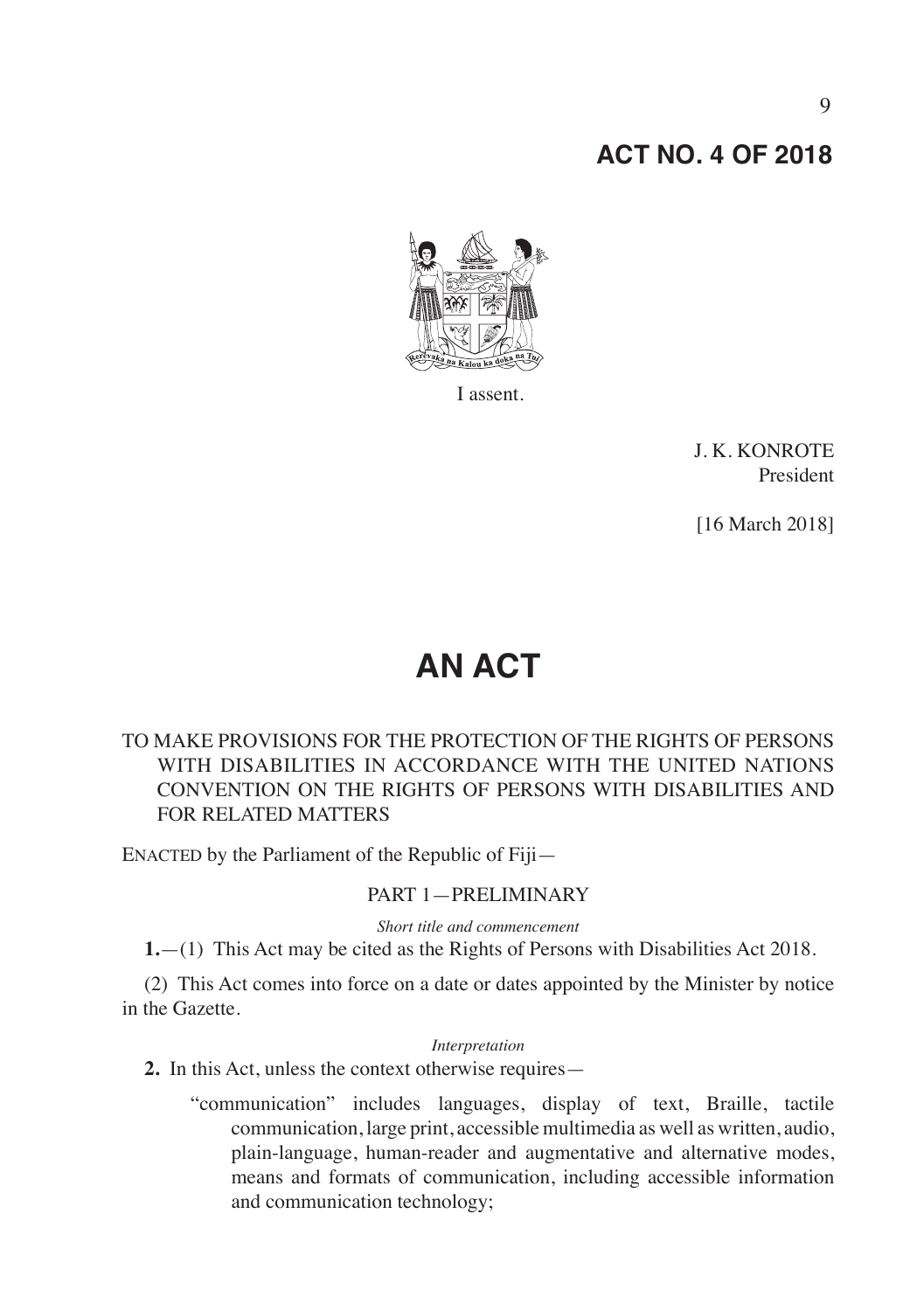"Constitution" means the Constitution of the Republic of Fiji;

- "Council" means the National Council for Persons with Disabilities established under section 3;
- "impairment" means a condition which involves any loss or abnormality of the psychological, physiological, or anatomical structure or function of the body and may include—
	- *(a)* sensory impairments, such as those affecting sight or hearing;
	- *(b)* impairments with fluctuating or recurring effects such as rheumatoid arthritis, myalgic encephalitis (ME)/chronic fatigue syndrome (CFS), fibromyalgia, depression and epilepsy;
	- *(c)* progressive impairment, such as motor neurone disease, muscular dystrophy, forms of dementia and lupus (SLE);
	- *(d)* developmental impairment, such as autistic spectrum disorders (ASD), dyslexia and dyspraxia;
	- *(e)* learning difficulties; or
	- *(f)* mental health conditions and mental illnesses, such as depression, schizophrenia, eating disorders, bipolar affective disorders, obsessive compulsive disorders, as well as personality disorders and some selfharming behaviour;
- "language" includes spoken and sign language and other forms of non-spoken languages;
- "Minister" means the Minister responsible for persons with disabilities;
- "persons with disabilities" includes those who have long-term physical, mental, intellectual or sensory impairments which in interaction with various barriers may hinder their full and effective participation in society on an equal basis with others;
- "reasonable accommodation" means necessary and appropriate modification and adjustments not imposing a disproportionate or undue burden, where needed in a particular case, to ensure that persons with disabilities enjoy or exercise on an equal basis with others all human rights and fundamental freedoms;
- "Register" means the Register of Organisations established under section 21;
- "CRPD" means the United Nations Convention on the Rights of Persons with Disabilities: and
- "universal design" means the design of products, environment programmes and services to be usable by all persons, to the greatest extent possible, without the need for adaptation or specialised design and includes assistive devices for particular groups of persons with disabilities where this is needed.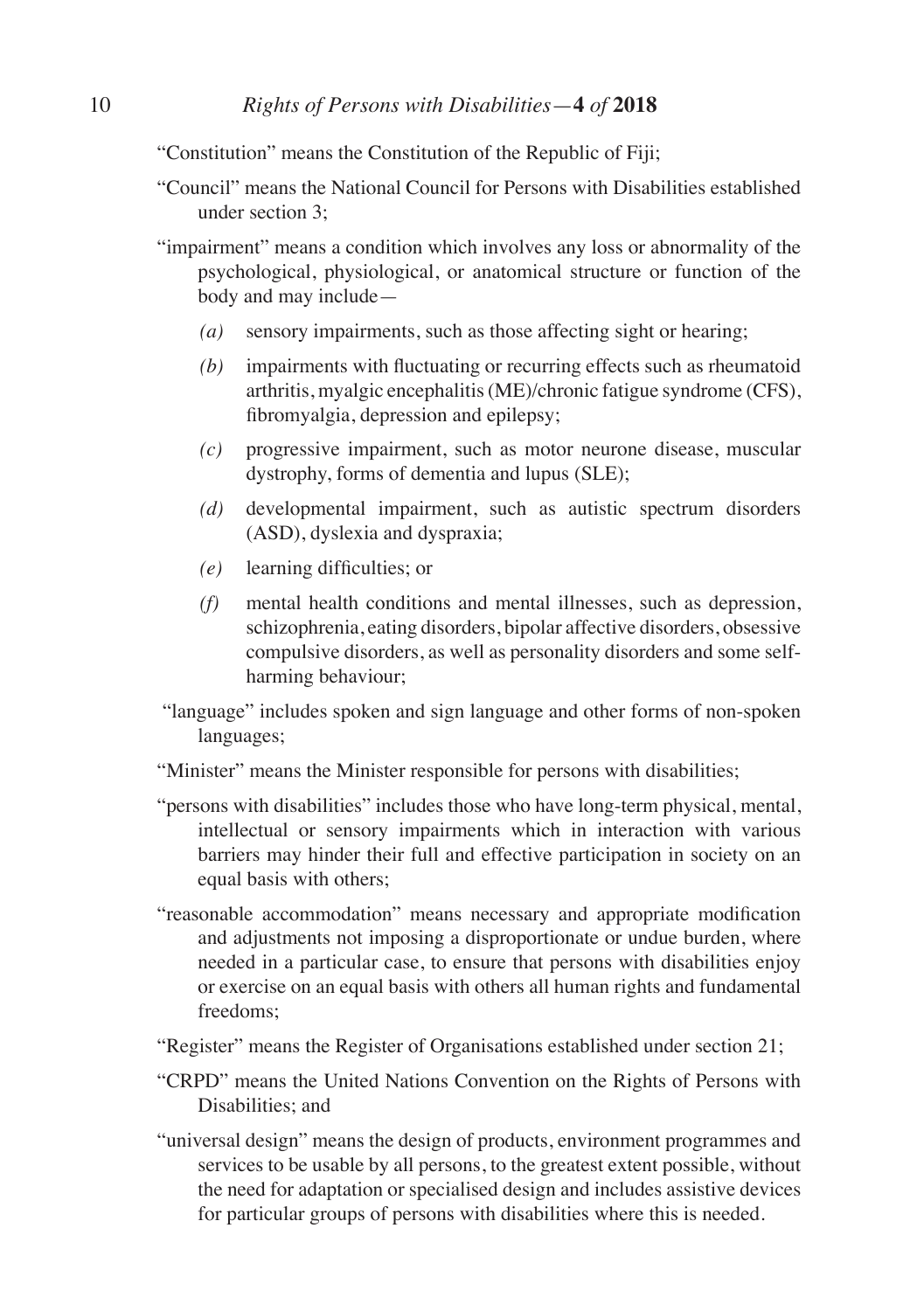# PART 2—NATIONAL COUNCIL FOR PERSONS WITH DISABILITIES

*Establishment of the National Council for Persons with Disabilities* 

**3.**—(1) This section establishes the National Council for Persons with Disabilities.

(2) The Council must operate as a body corporate with perpetual succession and a common seal, and may—

- *(a)* sue and be sued;
- *(b)* acquire, hold, possess, dispose of or otherwise deal with any property;
- *(c)* enter into contracts; and
- *(d)* do all other acts that may be done in law by a body corporate.

#### *Objectives of the Council*

- **4.** The objectives of the Council are as follows—
	- *(a)* to act as a coordinating body for all organisations dealing with the care and rehabilitation of persons with disabilities;
	- *(b)* to raise awareness throughout society including awareness at the family level, regarding persons with disabilities and to foster respect for the rights and dignity of persons with disabilities;
	- *(c)* to work toward eliminating the causes of disabilities or impairment;
	- *(d)* to promote the recognition of skills, merits and abilities of persons with disabilities, and their contributions to the workplace and labour market;
	- *(e)* to foster at all levels of society and the education system, including in all children from an early age, an attitude of respect for the rights of persons with disabilities; and
	- *(f)* to uphold, promote and enforce the rights of persons with disabilities.

#### *Functions of the Council*

- **5.**—(1) The functions of the Council are to—
	- *(a)* advise the Minister on all matters relating to persons with disabilities in Fiji;
	- *(b)* formulate a national policy that ensures that services are provided to all persons with disabilities in Fiji;
	- *(c)* draw up a national plan of action for rehabilitation services for persons with disabilities for approval by Cabinet and implement such a plan;
	- *(d)* seek financial assistance from Government and aid donors and support financial assistance applications from registered organisations providing service to persons with disabilities;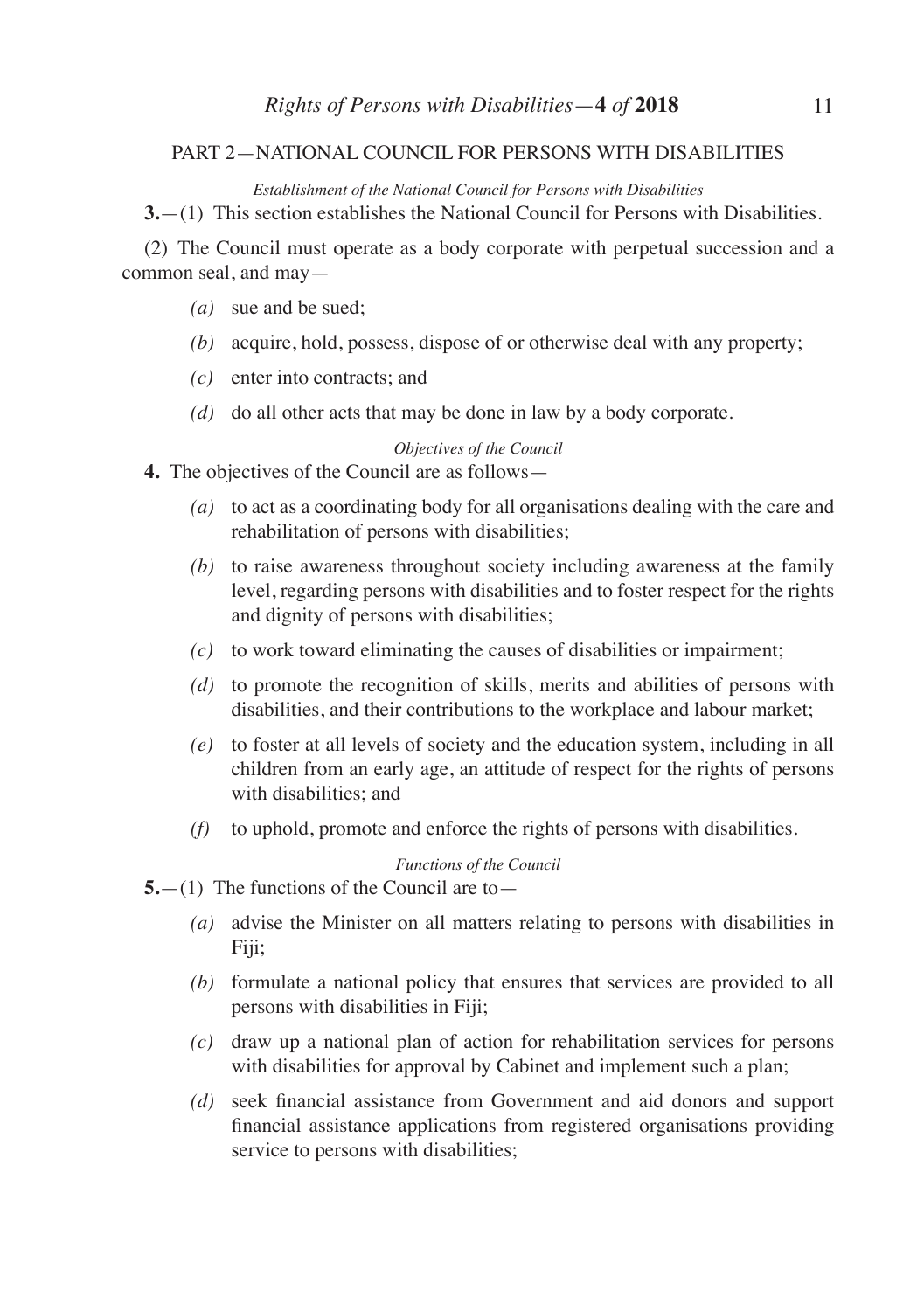- *(e)* maintain a register of all organisations providing service to persons with disabilities and ensure that the independence of such organisations is maintained;
- *(f)* organise seminars and workshops relating to the problems and needs of persons with disabilities and assist in the training of personnel involved in the care, training, education and rehabilitation of persons with disabilities;
- *(g)* regularly inform the appropriate Government ministries of the problems and needs of persons with disabilities and seek solutions to such needs;
- *(h)* periodically review the national policy and national plan of action for the purpose of determining their continuing relevance to local, regional and international realities;
- *(i)* encourage all forms of the media to portray persons with disabilities in a manner consistent with the purpose of this Act;
- *(j)* promote research and development of universally designed goods, services, equipment and facilities, which should require the minimum possible adaptation and the least cost to meet the specific needs of persons with disabilities, to promote their availability and use, and to promote universal design in the development of standards and guidelines;
- *(k)* promote research, development of, availability and use of new technologies, including information and communications technologies, mobility aids, devices and assistive technology, suitable for persons with disabilities;
- *(l)* provide accessible information to persons with disabilities about mobility aids, devices and assistive technologies, including new technologies, as well as other forms of assistance, support services and facilities;
- *(m)* promote the training of professionals and staff working with persons with disabilities in the rights recognised in the CRPD so as to better provide the assistance and services guaranteed by those rights;
- *(n)* establish and maintain a register of projects designed to assist persons with disabilities and seek to attract national and international expertise, material aid and equipment to be used in completing projects;
- *(o)* operate as a forum at which all funding applications for disability projects by non-government organisations can be discussed and recommendations be made to the relevant ministry;
- *(p)* advocate on behalf of persons with disabilities for the implementation of all international conventions and human rights matters in Fiji;
- *(q)* collate data and statistics on persons with disabilities in Fiji; and
- *(r)* operate as the focal point in Fiji for the CRPD.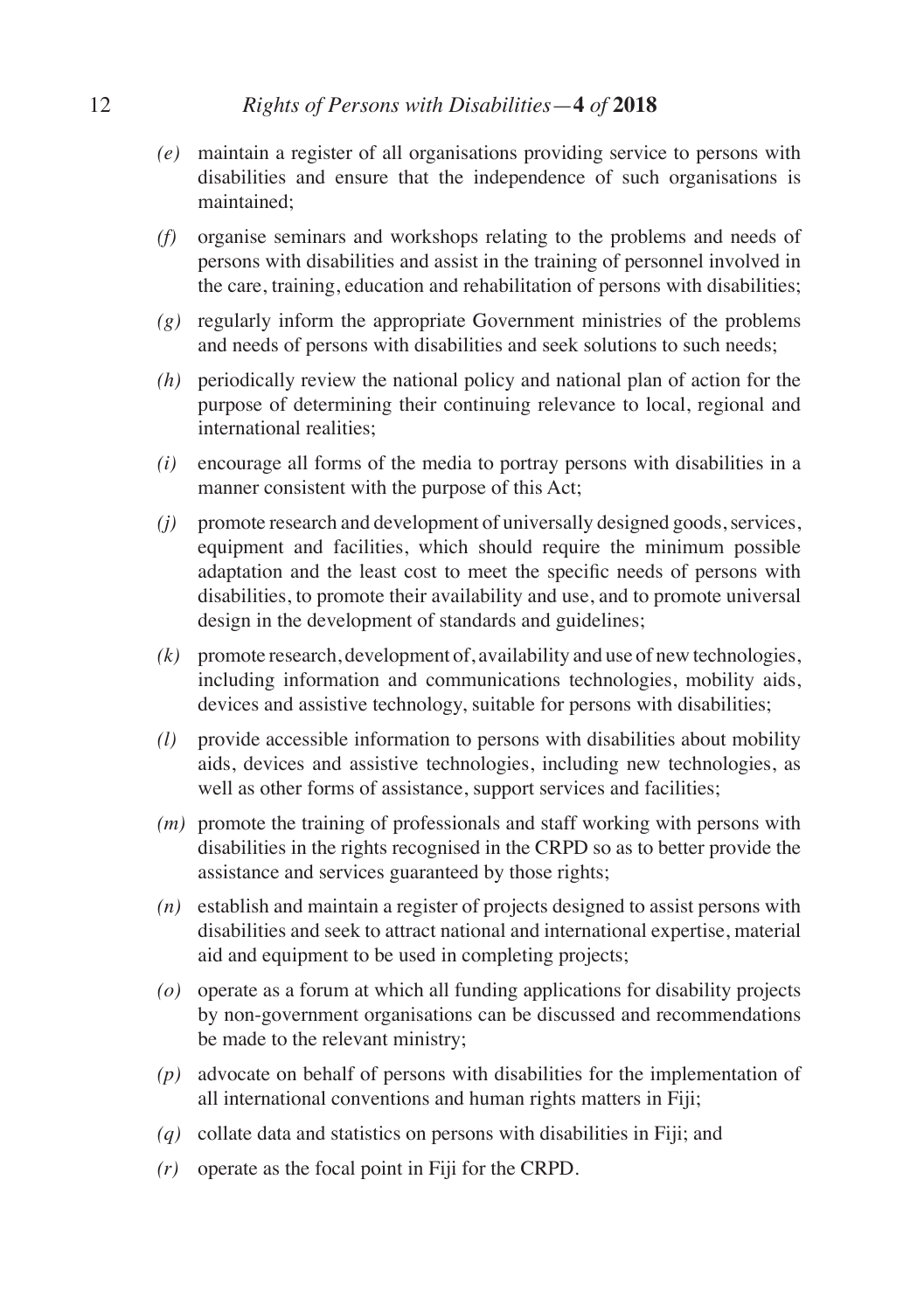(2) The Council may perform any of its functions in cooperation and consultation with any person, association or organisation in the local, regional or international facet.

(3) The Council may, in relation to the performance of its functions publish documents, organise conferences, support initiatives and establish informal networks to promote the development of persons with disabilities.

## *Powers of the Council*

- **6.** The Council has powers to—
	- *(a)* act as the trustee of money or property invested in the Council; and
	- *(b)* do all things necessary or convenient to be done for, or in connection with, the performance of its functions.

#### *Composition of the Council*

**7.** The Council consists of the following persons or their respective representatives—

- *(a)* the permanent secretary responsible for persons with disabilities, as chairperson;
- *(b)* the permanent secretary responsible for justice;
- *(c)* the permanent secretary responsible for health;
- *(d)* the permanent secretary responsible for youth and sports;
- *(e)* the permanent secretary responsible for education, heritage and arts;
- *(f)* the permanent secretary responsible for local government, housing and environment;
- *(g)* the permanent secretary responsible for infrastructure and transport;
- *(h)* the permanent secretary responsible for social welfare;
- *(i)* the permanent secretary responsible for women;
- *(j)* the permanent secretary responsible for employment and occupational health and safety; and
- *(k)* 5 representatives appointed by the Minister from any organisation advocating for the rights of persons with disabilities and gender equality.

## *Term of office*

**8.** A member of the Council appointed by the Minister under section 7*(k)* may hold office for a term of 3 years, and is eligible for reappointment.

## *Invited members*

**9.**—(1) The Council may invite persons to participate in one or more meetings of the Council if and when the need arises.

(2) A person invited under subsection (1) must be an expert or have special knowledge or experience to provide expert advice to the Council on any matter relating to persons with disabilities.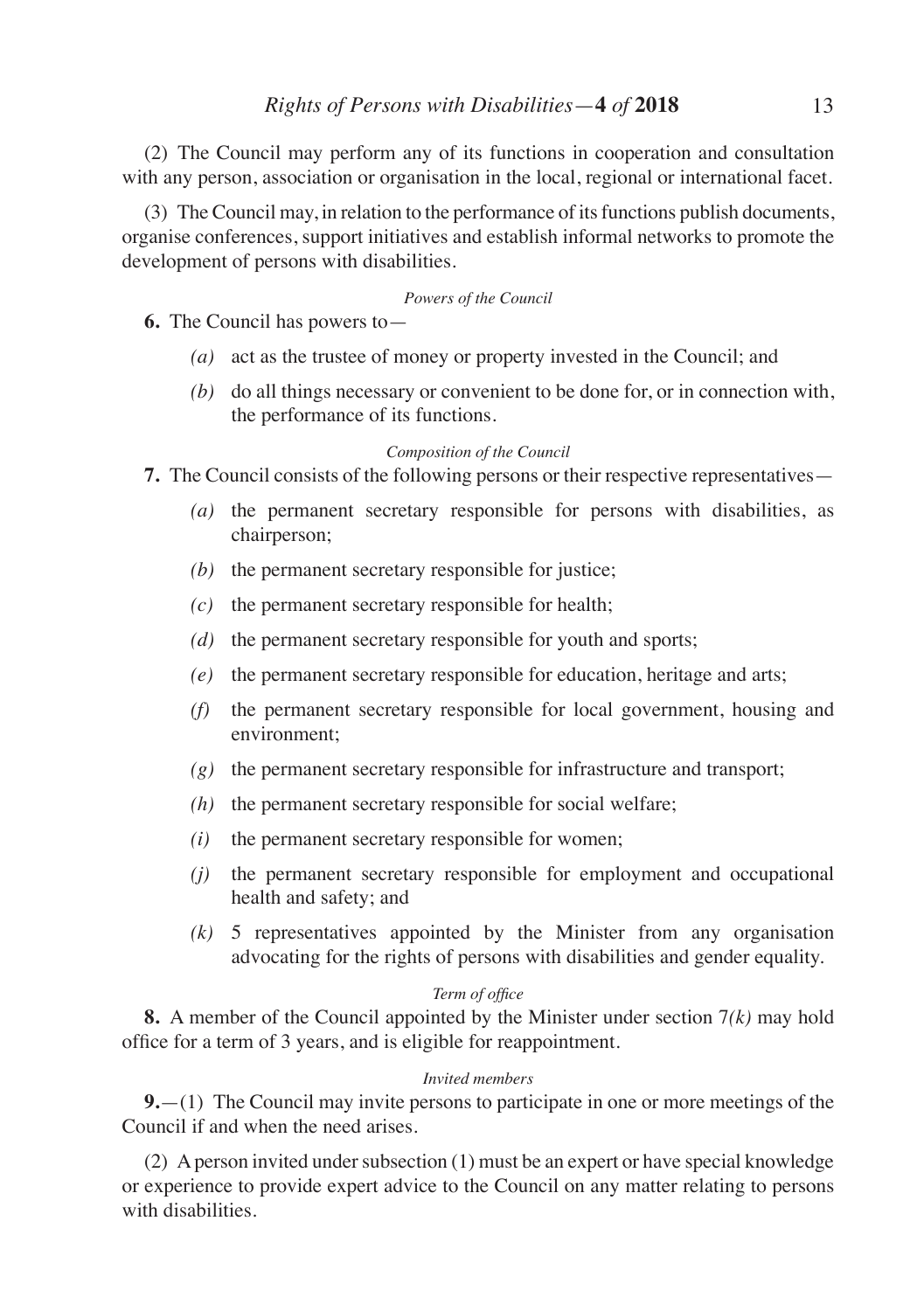## *Vacation of office*

- **10.** The office of a member becomes vacant if that member—
	- *(a)* dies;
	- *(b)* is absent without the leave of the Council for 3 consecutive meetings of the Council; or
	- *(c)* conducts himself or herself in a manner which amounts to misconduct or for any other reason is not able to perform the functions of his or her office.

## *Resignation*

**11.** A member of the Council appointed by the Minister may resign from his or her office by giving one month's written notice to the Minister.

#### *Advisory committees*

**12.**—(1) The Council may, from time to time, appoint advisory committees for the purposes of assisting the Council in the performance of its functions.

(2) An advisory committee must consist of the following persons who must be appointed by the Council—

- *(a)* a chairperson who is a member of the Council;
- *(b)* a secretary; and
- *(c)* other members as determined by the Council who have relevant knowledge and expertise.

# (3) An advisory committee must—

- *(a)* advise and assist the Council in the formulation of strategic and national policies concerning persons with disabilities;
- *(b)* conduct research and recommend suitable activities or projects relevant to improving the life of persons with disabilities in Fiji; and
- *(c)* act on such directions given by the Council to assist the development of persons with disabilities in Fiji.

(4) The members of an advisory committee may receive such allowances as the Council determines, subject to the approval of the Minister.

(5) The membership of a member of the advisory committee ceases if he or she is absent without the leave of the chairperson for more than 3 consecutive meetings of the Committee.

## *District committees*

**13.**—(1) The Council may establish a district committee in any district as the Council deems fit.

(2) Each district committee is to have a chairperson, a secretary and such other members, all of whom must be appointed by the Council and must hold office for a term of 2 years and are eligible for reappointment.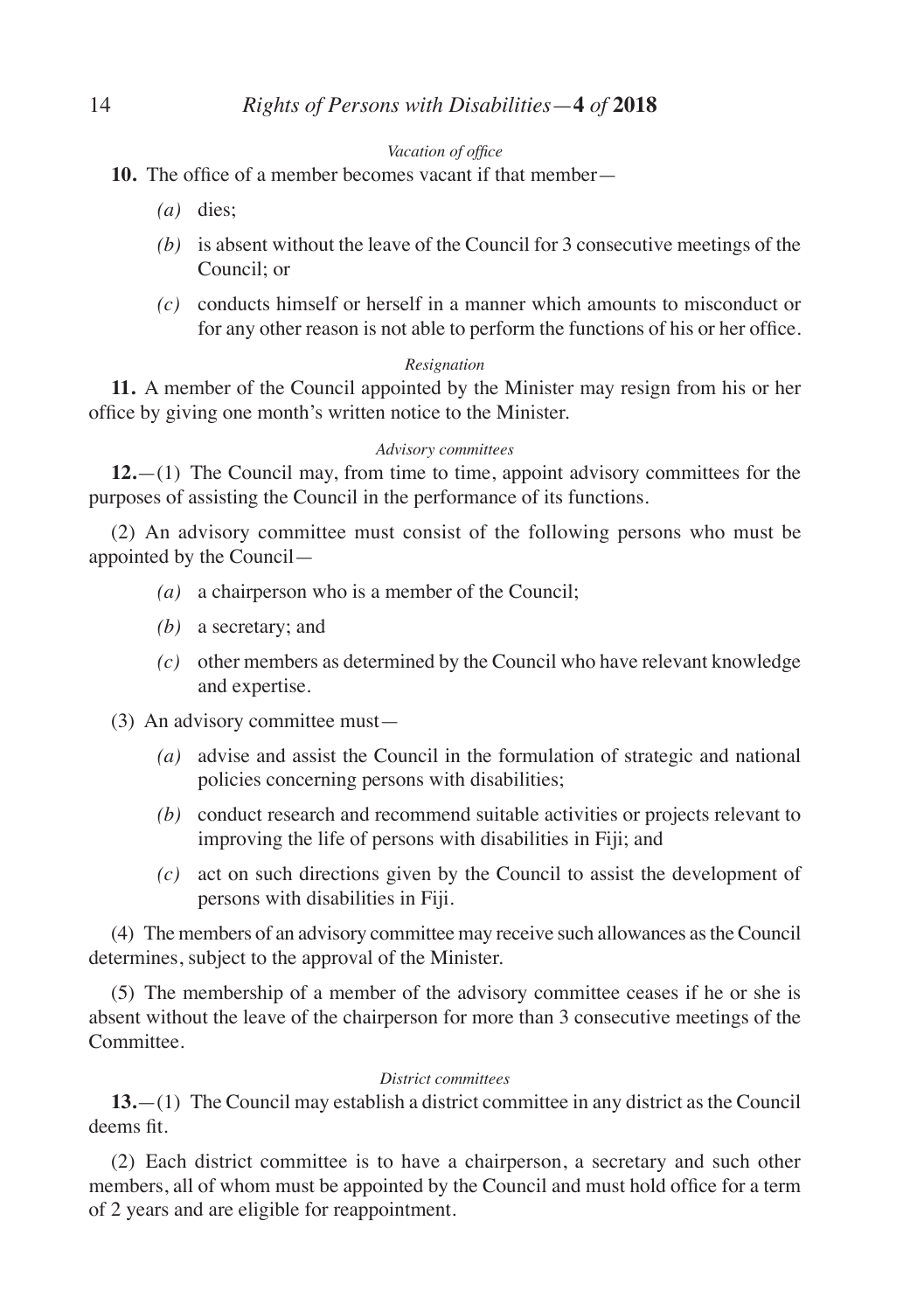(3) The Council may, from time to time, appoint to each district committee such members as it deems appropriate.

(4) A district committee is to have the functions of making recommendations and proposals to and giving advice on the needs, problems and activities of any persons with disabilities in their respective districts in accordance with the objects of the CRPD and the World Health Organization Community Rehabilitation Guidelines to the Council.

## *Executive Director of the Council*

**14.**—(1) The Council must, with the approval of the Minister, appoint a suitably qualified person as the Executive Director of the Council in accordance with any terms and conditions the Council may approve.

(2) The Executive Director may be appointed for a term of up to 3 years and is eligible for reappointment.

(3) The Executive Director may be remunerated in a manner and at a rate determined by the Council with the approval of the Minister.

(4) The Executive Director is to—

- *(a)* be responsible to the Council for its management and the execution of its policies;
- *(b)* assist the Council in the implementation of its strategic plans and national policies concerning persons with disabilities; and
- *(c)* do all things necessary or convenient to be done in connection with, or incidental to, the performance of his or her duties under this Act or any other written law.

(5) The Executive Director may, in consultation with the Council, appoint such officers, servants or agents as it considers necessary for the efficient exercise, performance and discharge of the duties of the Council.

(6) Such officers or agents appointed under subsection (5) must be remunerated in a manner and at rates subject to terms and conditions determined by the Council with the approval of the Minister.

# PART 3—ADMINISTRATION

#### *Meetings of the Council*

**15.**—(1) The Council must convene monthly meetings and may call special meetings as and when necessary.

(2) Any issue raised in those meetings must be decided by a majority of the votes of the members present and voting, and in the event of an equality of votes, the presiding member is to have a casting vote.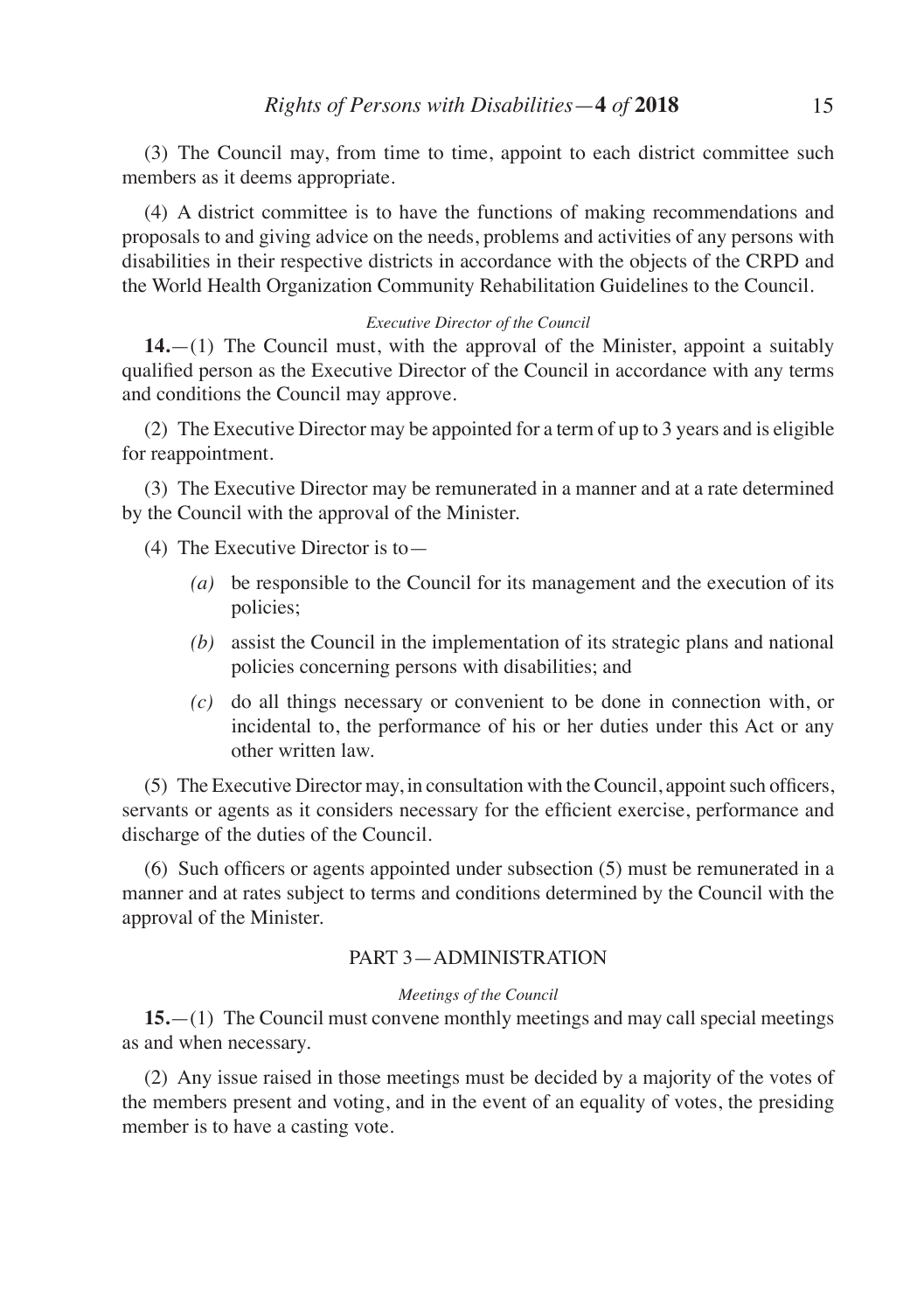#### *Conduct of meetings*

**16.** Six members of the Council constitute a quorum at a meeting.

#### *Strategic plans*

**17.**—(1) The Council must—

- *(a)* formulate a 5 year strategic plan setting out the manner in which the Council proposes to perform its functions; and
- *(b)* review and revise the strategic plan on an annual basis.

(2) A strategic plan, or a revision of a strategic plan, has no effect until approved by the Minister.

(3) The first strategic plan must be submitted to the Minister within 6 months after the commencement of this Act.

(4) The Council must perform its functions in accordance with its strategic plan.

## *Reports to the Minister*

**18.** The Council must—

- *(a)* from time to time, inform the Minister on the general conduct of its activities; and
- *(b)* upon request by the Minister, furnish to the Minister such information in relation to its activities as the Minister requests.

## *Remuneration*

**19.** A member of a committee, the Council and invited members, other than members who are public officers, are entitled to remuneration orsuch other allowances determined by the Council and approved by the Minister.

## *Indemnity*

**20.**—(1) The Council, a committee and any member of the Council or a committee or any officer, invited member or staff engaged by the Council, must not be held liable for any action, suit, proceeding, dispute or challenge in any court, tribunal or any other adjudicating body for or in respect of any act or omission done in good faith in the exercise or non-exercise of the powers conferred by or duties prescribed under the provisions of this Act or any other written law.

(2) A member of the Council or a committee must not act unilaterally by using his or her membership advantage to personally gain from outside dealings apart from that which will benefit the Council or a committee.

# PART 4—REGISTRATION

## *Register of Organisations*

**21.**—(1) This section establishes the Register of Organisations which is to be maintained by the Council in accordance with this Part and the Schedule.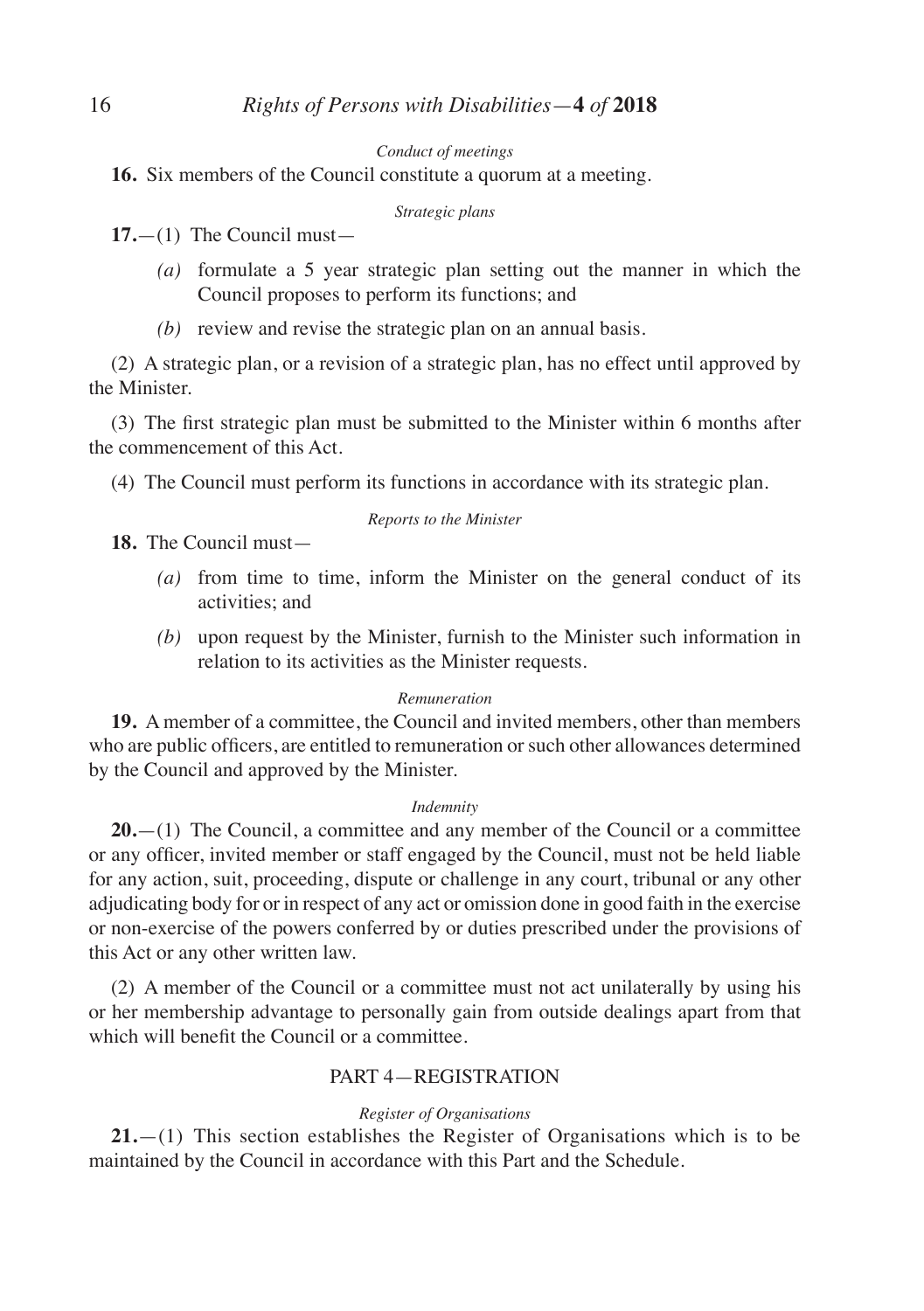(2) The Register must contain a record of all organisations established to provide services to persons with disabilities for the purpose of—

- *(a)* implementing any projects which contribute to the wellbeing, development and care of persons with disabilities;
- *(b)* establishing an umbrella body to streamline and benchmark standards regarding the development of persons with disabilities in relation to international practice; and
- *(c)* affiliation of the Council to international agencies.
- (3) The Register must include, in relation to each organisation on the Register,—
	- *(a)* the organisation's registered name and registered contact address;
	- *(b)* the qualifications held by members of the organisation established to provide services to persons with disabilities;
	- *(c)* relevant qualifications or awards obtained by the organisation; and
	- *(d)* any other information that the Council deems appropriate.

(4) Any organisation providing service to persons with disabilities or intending to provide service to persons with disabilities must be duly registered as provided by this Part.

 (5) For the purposes of this Act, an organisation is not to be registered on the Register unless—

- *(a)* it is fully functional as an organisation providing services to persons with disabilities; and
- *(b)* it satisfies the Council as to why it should be registered.

## *Registration*

**22.**—(1) An application to be registered under section 21(4) must—

- *(a)* be made to the Council in the prescribed form;
- *(b)* be accompanied by a fee approved by the Minister in consultation with the Council; and
- *(c)* include any other documentary information required by the Council.

(2) The Minister must, in accordance with the Schedule, set such terms and conditions as the Minister deems fit and proper for the registration of organisations.

(3) If the Council issatisfied that the prescribed criteria are complied with, the Council must grant a certificate of registration to an applicant which may include such terms and conditions as the Council sees fit, including any terms and conditions as may be prescribed by the Minister.

(4) In the case where an application for registration is not accepted by the Council, the decision of the Council must be given to the applicant in writing, stating the reasons why it is not accepted.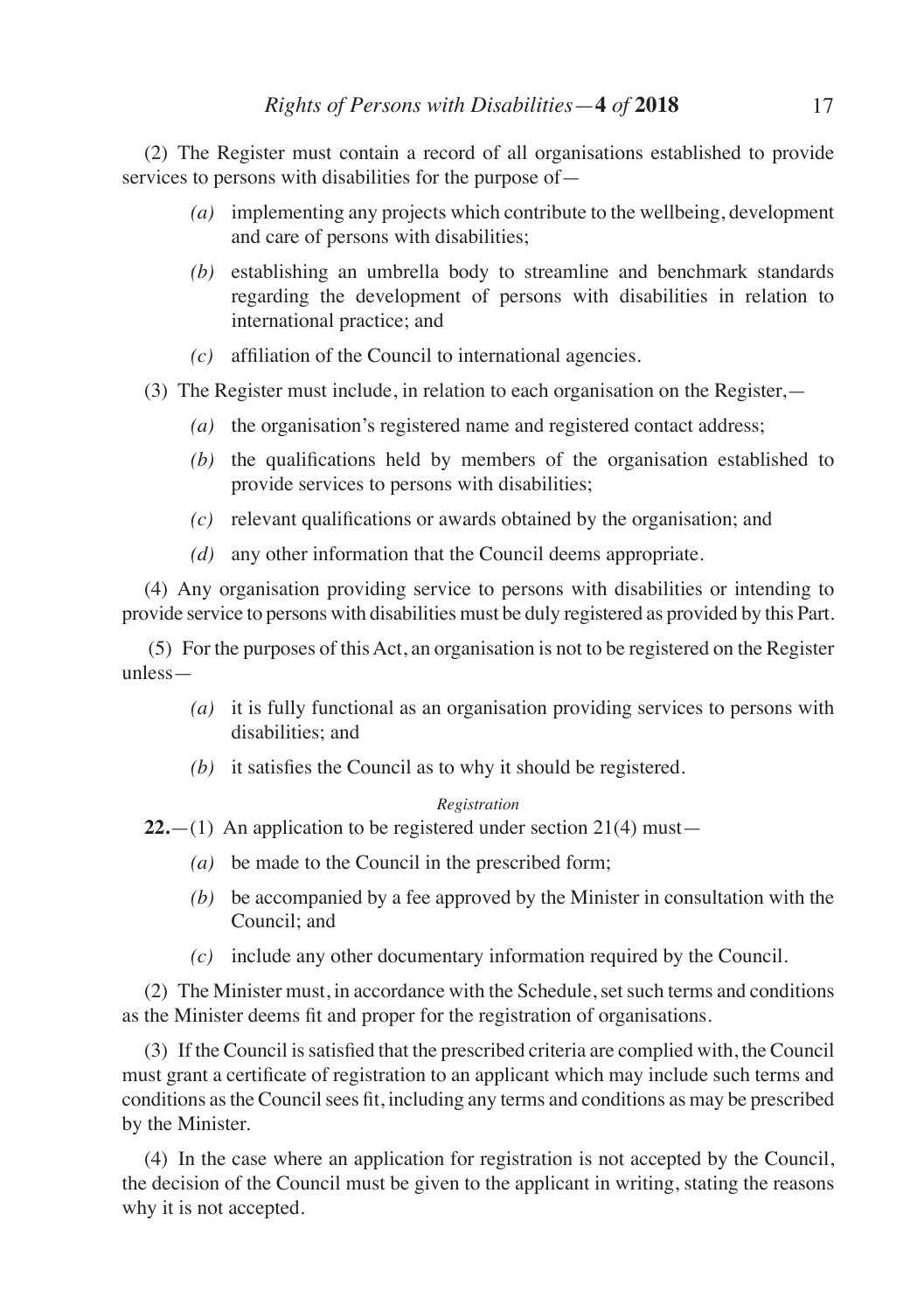(5) The Council may, subject to the approval of the Minister, cause the name of any organisation to be removed from the Register—

- *(a)* if it ceases for any reason to function or to be authorised to function as an organisation providing service to persons with disabilities;
- *(b)* if it fails to meet certain terms and conditions prescribed by the Minister;
- *(c)* if it fails to adhere to the requirements and standards being implemented by the Council through its national policy for persons with disabilities; or
- *(d)* for any other reason prescribed in the Schedule.

(6) Where the Council intends to remove the name of an organisation from the Register for any reason stated under subsection (5), the Council must forthwith give written notice to the said organisation and consider any representation made in that matter.

(7) Any organisation providing services to persons with disabilities that is not registered in accordance with this section commits an offence and is liable on conviction to a fine not exceeding \$100,000.

# PART 5—ACCOUNTS AND FINANCE

# *Funds of the Council*

**23.** The funds of the Council are to consist of—

- *(a)* money appropriated by the Government for the purpose of this Act;
- *(b)* contributions or donations to the Council;
- *(c)* fees received by the Council under this Act;
- *(d)* money borrowed by the Council; and
- *(e)* money received by or on behalf of the Council.

# *Accounts*

**24.** The Council has a duty to keep proper accounts and other records in respect of its operations in accordance with standard business practices.

# *Annual report*

**25.**—(1) The Council has a duty to prepare and submit to the Minister an annual report, including its accounts for the preceding year, before the end of every financial year.

(2) The Minister must present the annual report to Cabinet, as soon as practicable after receiving it.

# *Audit*

**26.**—(1) The Council is required to be audited once a year.

(2) The audit must be conducted in accordance with the Audit Act 1969 and the Financial Management Act 2004, except where the audit is conducted by a person appointed by the Council under subsection (3)*(b)*.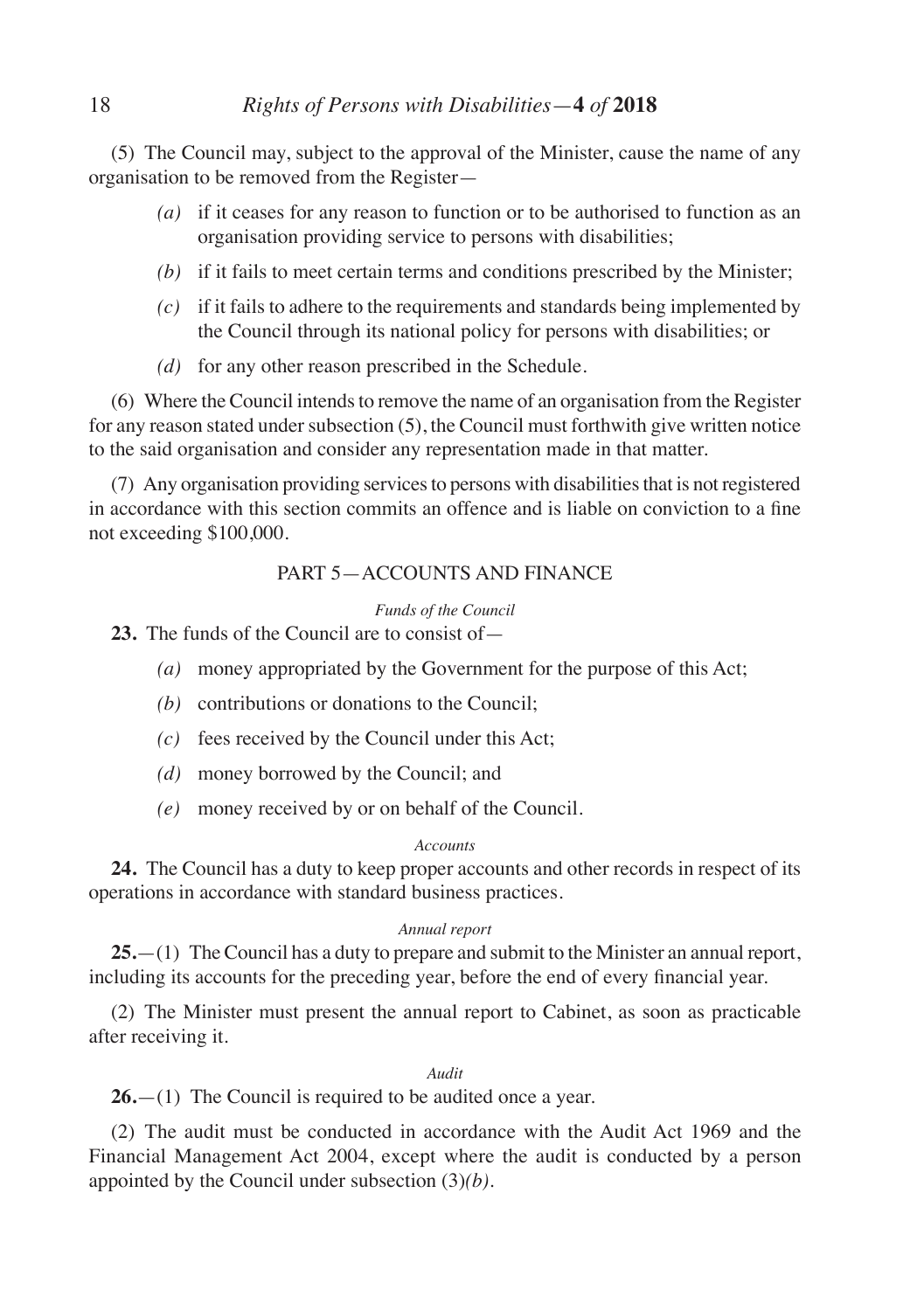- (3) The audit is to be conducted by
	- *(a)* the Auditor-General or a person authorised or contracted under the Audit Act 1969 to carry it out, unless the Council is exempted from audit under that Act by the regulations; or
	- *(b)* a person appointed by the Council, if the Council is so exempted from audit under the Audit Act 1969.
- (4) The person appointed by the Council under subsection  $(3)(b)$  is to be—
	- *(a)* a person that the Minister responsible for finance directs the Council in writing to appoint; or
	- *(b)* if the Minister responsible for finance gives no such directions, the person chosen by the Council.

# PART 6—DISCRIMINATION ON THE BASIS OF DISABILITY AND RIGHTS OF PERSONS WITH DISABILITIES

# *Discrimination on the basis of disability and rights of persons with disabilities*

**27.**—(1) For the purposes of this Part, "discrimination on the basis of disability" means any distinction, exclusion or restriction on the basis of disability which has the purpose or effect of impairing or nullifying the recognition, enjoyment or exercise, on an equal basis with others, of human rights and fundamental freedoms in the political, economic, social, cultural, civil or any other field.

(2) Discrimination on the basis of disability under subsection (1) includes all forms of discrimination, including denial of reasonable accommodation.

(3) Affirmative action laws, programmes and policies to promote equality for persons with disabilities must not be considered as discrimination, as long as such laws, programmes and policies are proportionate to the aim of promoting equality for persons with disabilities.

(4) The State must take reasonable measures within its available resources to achieve the progressive realisation of the rights recognised under this Part and within the Constitution with regard to persons with disabilities.

(5) In applying any right under this Part, if the State claims that it does not have the resources to implement the right, it is the duty of the State to show that the resources are not available.

(6) The rights set out in this Part are the rights of all persons with disabilities, including those who suffer from long-term impairments which hinder their full and effective participation in society on an equal basis with others.

#### *Equality and non-discrimination*

**28.**—(1) All persons with disabilities are entitled to the equal protection and equal benefit of the rights and freedoms under Chapter 2 of the Constitution.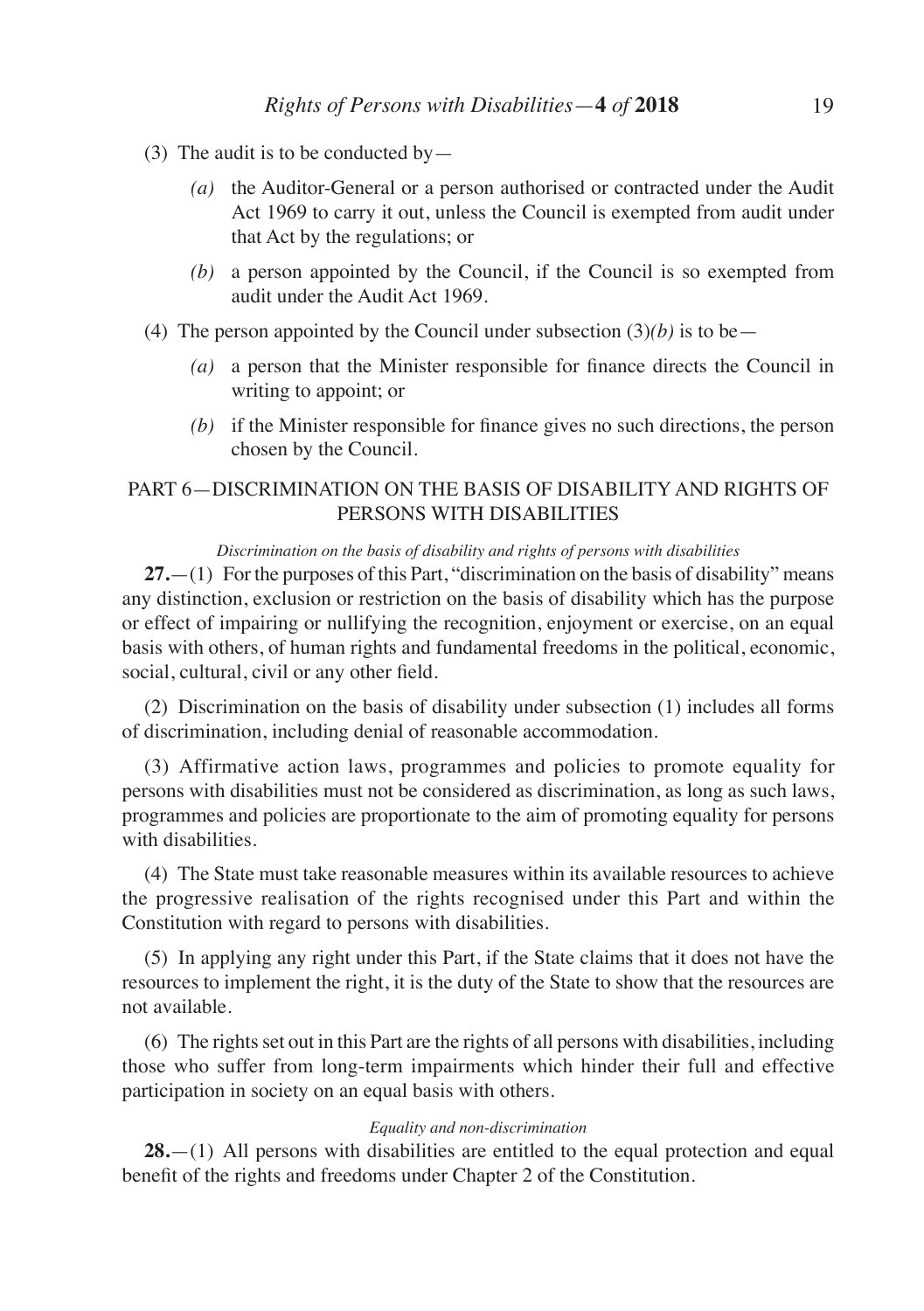(2) Specific measures which are necessary to accelerate or achieve equality of persons with disabilities must not be considered as discrimination.

# *Accessibility*

**29.** All persons with disabilities have the following rights—

- *(a)* to reasonable access to all indoor and outdoor places, public transport and information;
- *(b)* to use sign language, Braille or other appropriate means of communication;
- *(c)* to reasonable access to necessary materials, substances and devices relating to the person's disability;
- *(d)* to reasonable adaptation of buildings, infrastructure, vehicles, working arrangements, rules, practices or procedures, to enable their full participation in society and the effective realisation of their rights;
- *(e)* in buildings and other facilities open to the public, information, signage and forms in Braille and in easy to read and understand modes; and
- *(f)* to forms of assistance and intermediaries, including guides, readers and professional sign language interpreters, to facilitate accessibility to buildings and other facilities open to the public.

# *Children with disabilities*

**30.**—(1) In all actions concerning children with disabilities, the best interests of the child must be a primary consideration.

(2) Children with disabilities have the right to express their views freely on all matters affecting them, their views being given due weight in accordance with their age and maturity, on an equal basis with other children, and to be provided with disability and age-appropriate assistance to realise that right.

# *Disaster and humanitarian emergencies*

**31.**—(1) All persons with disabilities have the right to reasonable accommodation with regard to the protection and safety of their persons in situations of risk, including situations of armed conflict, humanitarian emergencies and the occurrence of natural disasters.

(2) In accordance with subsection (1), the State must implement all necessary measures to ensure that the rights of persons with disabilities are protected in accordance with article 11 of the CRPD.

## *Equal recognition before the law*

**32.**—(1) All persons with disabilities have the right to enjoy legal capacity on an equal basis with others in all aspects of life.

(2) Special measures to promote such equality and to support access to justice for persons with disabilities must not be considered as discrimination.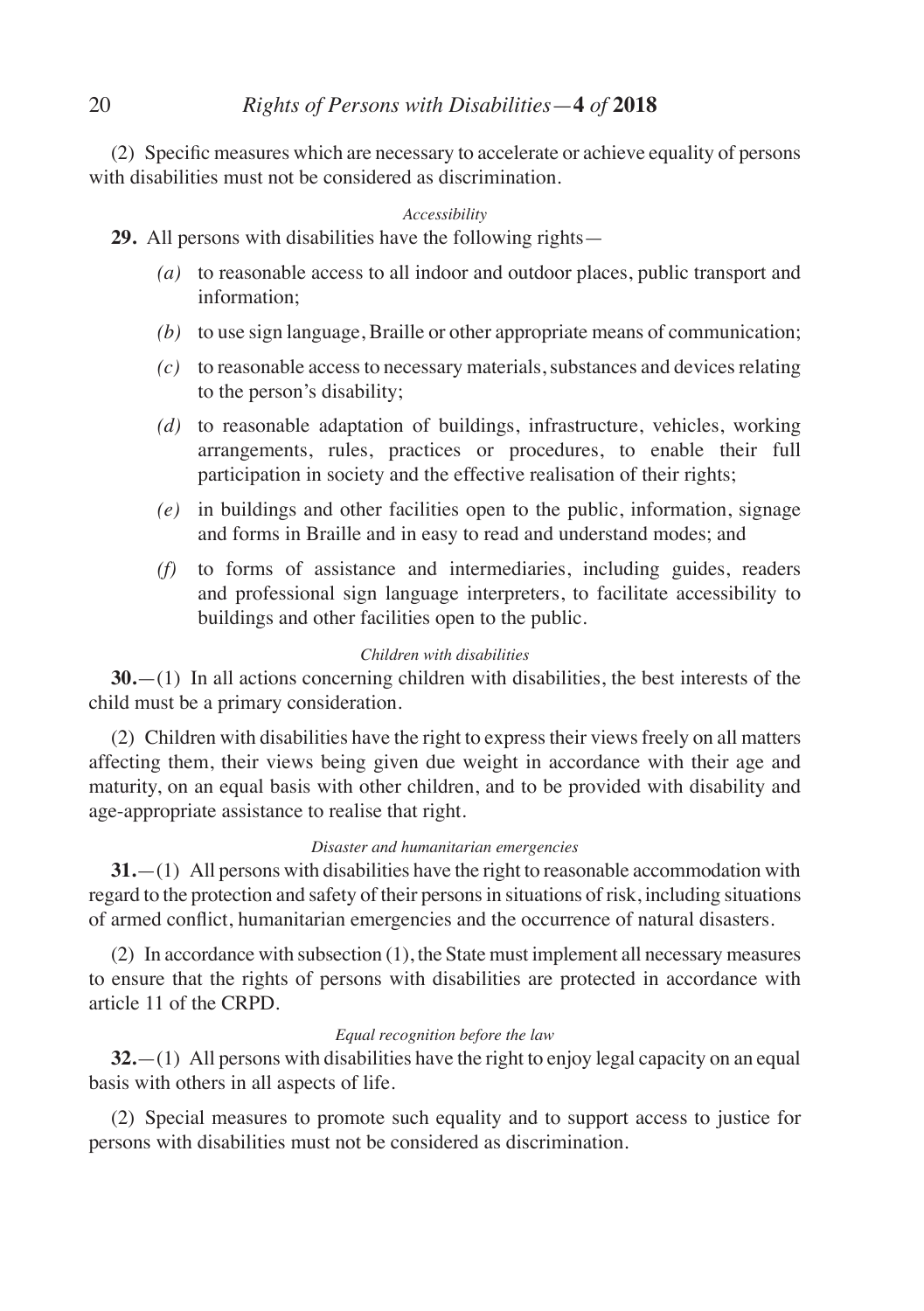(3) All persons with disabilities have equal right with others to own or inherit property, to control their own financial affairs and to have equal access to bank loans, mortgages and other forms of financial credit.

(4) All persons with disabilities have the right not to be arbitrarily deprived of his or her property.

## *Access to justice*

**33.**—(1) All persons with disabilities have the right to access to justice and the provision of procedural and age-appropriate accommodations to facilitate their effective role as direct and indirect participants, including as witnesses, in all legal proceedings, investigations and other preliminary stages of legal proceedings.

(2) Special measures in court proceedings for vulnerable witnesses must be available for persons with disabilities.

## *Liberty and security of the person*

**34.** All persons with disabilities have the right—

- *(a)* not to be deprived of their personal liberty on the basis of the existence of a disability;
- *(b)* to reasonable accommodation if kept in custody; and
- *(c)* to the protection of national and international law on conditions of custody for persons with disabilities.

## *Freedom from exploitation, violence and abuse*

**35.**—(1) All persons with disabilities, both within and outside the home, have the right to be protected from all forms of exploitation, violence and abuse, including gender-based violence.

(2) All persons with disabilities who are victims of any form of exploitation, violence or abuse have the right to protective services which fosters the health, welfare, self-respect, dignity and autonomy of such persons and takes into account gender and age specific needs.

(3) All persons with disabilities who are victims of any form of exploitation, violence or abuse have the right to have the exploitation, violence or abuse investigated by the appropriate State authorities and, where relevant, prosecuted.

# *Protecting the integrity of the person*

**36.**—(1) All persons with disabilities have a right to respect for their physical and mental integrity on an equal basis with others.

(2) In accordance with subsection (1), a person with disabilities must not be subjected without his or her free consent to medical or scientific experimentation.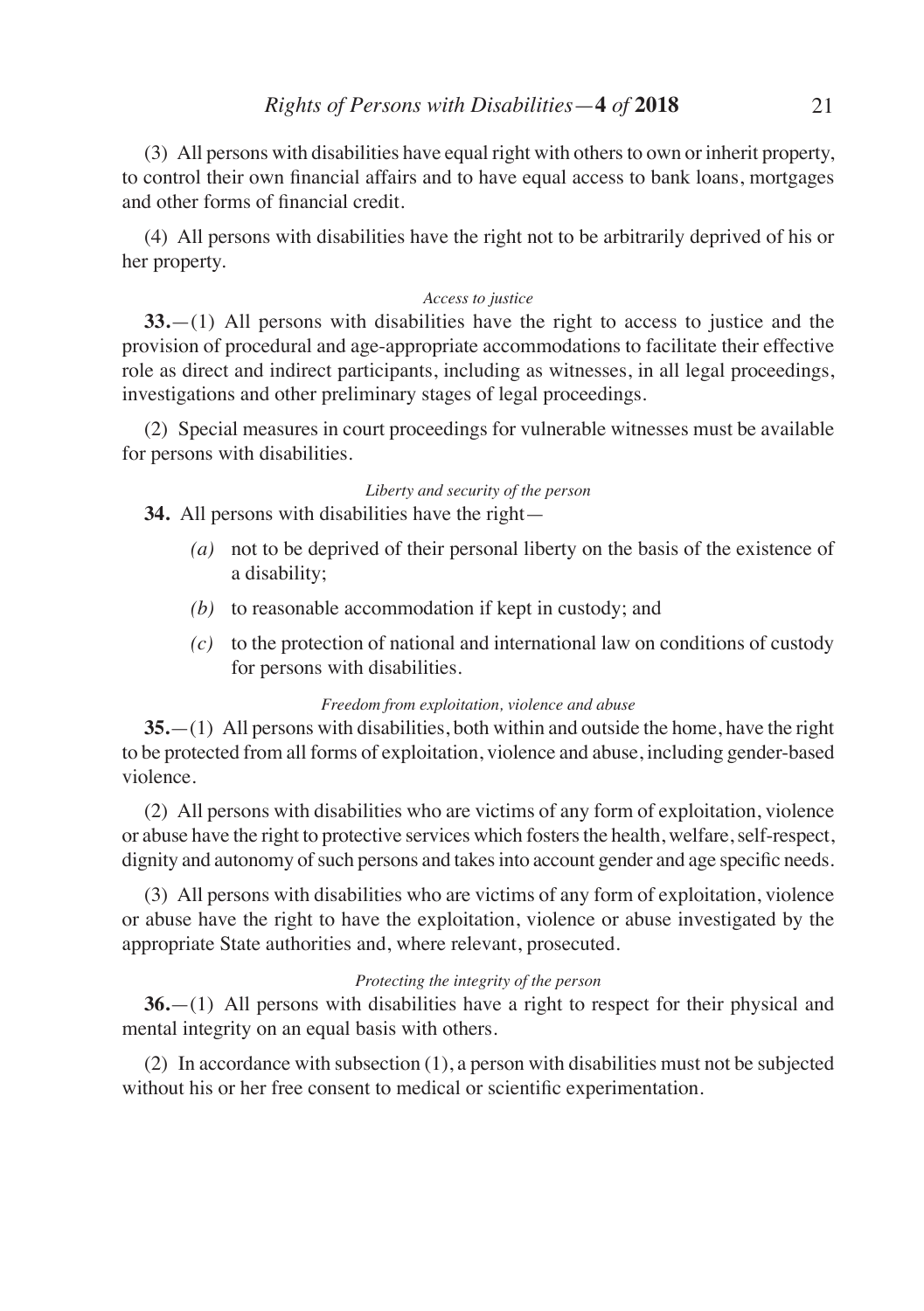# 22 *Rights of Persons with Disabilities*—**4** *of* **2018**

## *Liberty of movement and nationality*

**37.** All persons with disabilities have the right to liberty of movement, to freedom to choose their residence and to a nationality, on an equal basis with others, including—

- *(a)* the right to acquire and change a nationality and the right not to be deprived of their nationality arbitrarily or on the basis of disability;
- *(b)* the right not to be deprived, on the basis of disability, of their ability to obtain, possess and utilise documentation of their nationality or other documentation of identification, or to utilise relevant processes such as immigration proceedings, that may be needed to facilitate exercise of the right to liberty of movement;
- *(c)* the right to leave Fiji unless prevented from doing so by a lawful act or order;
- *(d)* the right not to be deprived, arbitrarily or on the basis of disability, of the right to enter Fiji; and
- *(e)* the right of children with disabilities to be registered immediately after birth and to have the right from birth to a name, the right to acquire a nationality and, as far as possible, the right to know and be cared for by their parents.

## *Living independently and being included in the community*

**38.**—(1) All persons with disabilities have the right to live in the community, with choices equal to others, and to full enjoyment of this right and of their full inclusion and participation in the community, including the right to be given the opportunity to choose their place of residence and where and with whom they live on an equal basis with others and are not obliged to live in a particular living arrangement.

(2) All persons with disabilities have the right to access a range of in-home, residential and other community support services, including personal assistance necessary to support living and inclusion in the community, and to prevent isolation or segregation from the community.

(3) All persons with disabilities have the right to community services and facilities which are available for the general population on an equal basis and in a way that is responsive to their needs.

#### *Personal mobility*

**39.** All persons with disabilities have the right to personal mobility and the greatest possible independence, including—

- *(a)* personal mobility in the manner, time and affordable cost of their choice;
- *(b)* access by persons with disabilities to quality mobility aids, devices, assistive technologies and forms of assistance and intermediaries, including by making them available at an affordable cost; and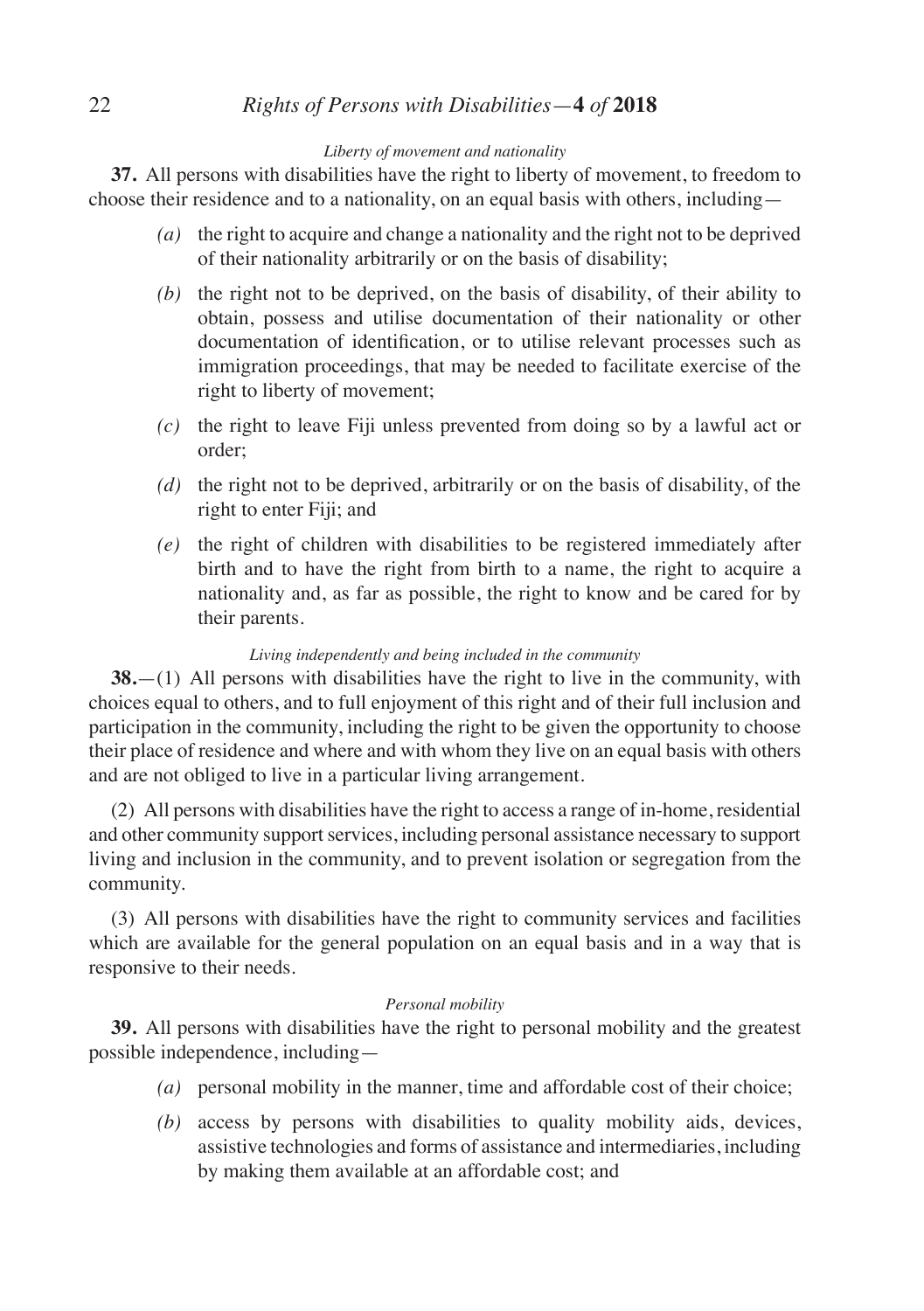*(c)* training in mobility skills to persons with disabilities and specialist staff to work with persons with disabilities.

# *Freedom of expression and opinion, and access to information*

**40.** All persons with disabilities have the right to exercise the right to freedom of expression and opinion, including the freedom to seek, receive and impart information and ideas on an equal basis with others and through all forms of communication of their choice, including—

- *(a)* information intended for the general public in accessible formats and technologies appropriate to different kinds of disabilities in a timely manner and without additional cost;
- *(b)* the use of sign languages, Braille, augmentative and alternative communication, and all other accessible means, modes and formats of communication of their choice in official interactions; and
- *(c)* the right to the use of sign language.

# *Respect for privacy*

**41.**—(1) No person with disabilities, regardless of place of residence or living arrangements, is to be subjected to arbitrary or unlawful interference with his or her privacy, family, home or correspondence or other types of communication or to unlawful attacks on his or her honour and reputation.

(2) All persons with disabilities have the right to the protection of the law against such interference or attacks.

(3) The State must protect the privacy of personal, health and rehabilitation information of persons with disabilities on an equal basis with others.

# *Respect for home and the family*

**42.**—(1) All persons with disabilities have the right to be free from discrimination in all matters relating to marriage, family, parenthood and relationships, on an equal basis with others, so as to ensure that—

- *(a)* the rights of all persons with disabilities who are of marriageable age to marry and to found a family on the basis of free and full consent of the intending spouses is recognised;
- *(b)* the rights of persons with disabilities to decide freely and responsibly on the number and spacing of their children and to have access to ageappropriate information, reproductive and family planning education are recognised, and the means necessary to enable them to exercise these rights are provided; and
- *(c)* persons with disabilities, including children, retain their fertility on an equal basis with others.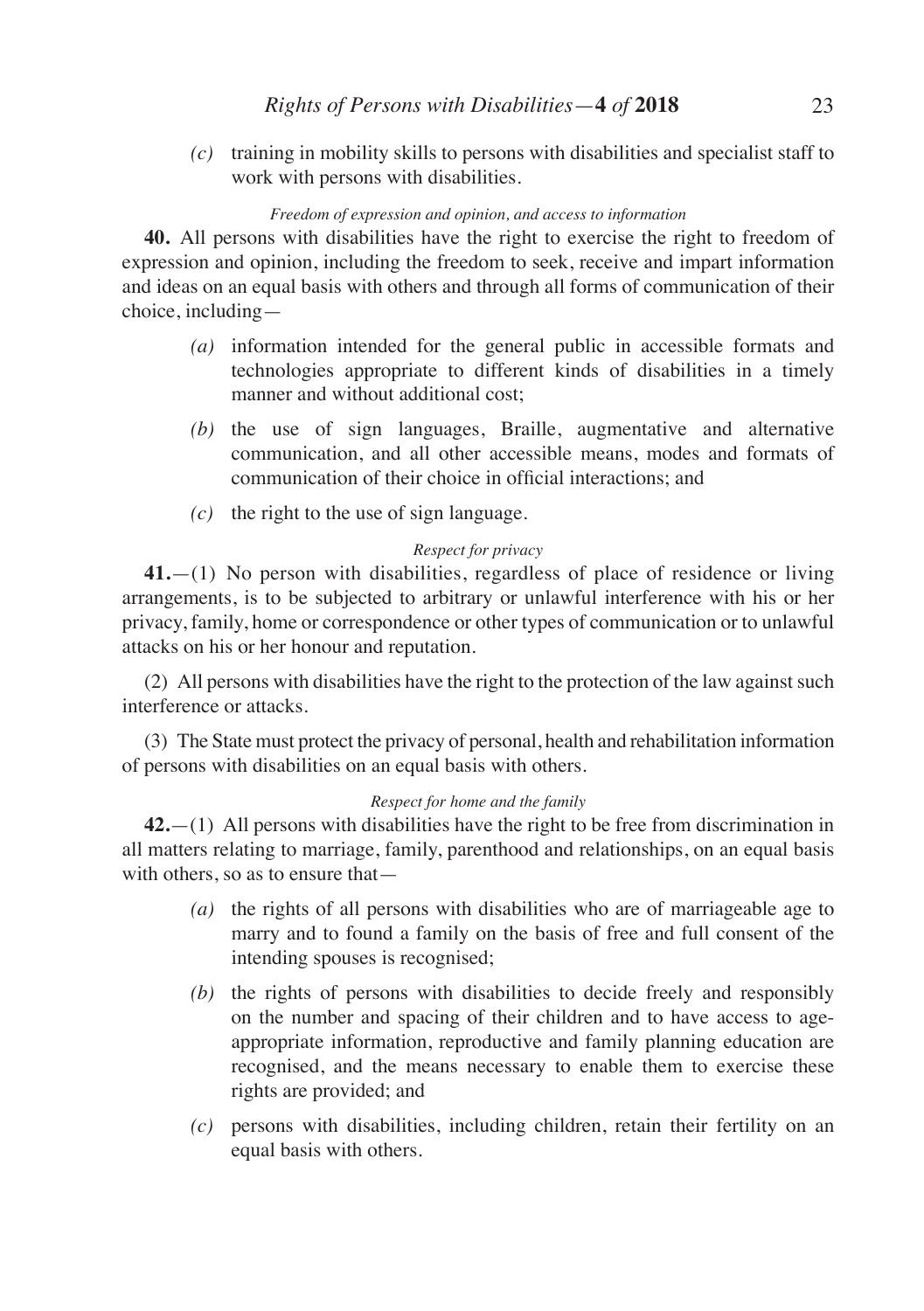(2) In cases of the rights and responsibilities of persons with disabilities, with regard to guardianship, wardship, trusteeship or adoption of children, the best interests of the child must be paramount.

(3) Children with disabilities have equal rights with respect to family life and in realising these rights, and to prevent concealment, abandonment, neglect and segregation of children with disabilities, the State shall provide early and comprehensive information, services and support to children with disabilities and their families.

(4) Achild must not be separated from his or her parents or guardians against the child's will, except in accordance with Family Court procedures under the Family Law Act 2003 and only on the ground that such separation is necessary for the best interests of the child.

(5) A child must not be separated from their parents or guardians on the basis of a disability of either the child or one or both of the parents or guardians.

(6) The State must, where the immediate family is unable to care for a child with disabilities, undertake every effort to provide alternative care within the wider family, and failing that, within the community in a family setting.

#### *Education*

**43.**—(1) All persons with disabilities have the right to an education.

(2) Pursuant to subsection (1), all persons with disabilities have a right to education without discrimination and on the basis of equal opportunity, and such education shall be inclusive and lifelong.

(3) In accordance with subsection (2), such a right shall ensure—

- *(a)* the full development of human potential and sense of dignity and selfworth, and the strengthening of respect for human rights, fundamental freedoms and human diversity;
- *(b)* the development by persons with disabilities of their personality, talents and creativity, as well as their mental and physical abilities, to their fullest potential;
- *(c)* the enabling of persons with disabilities to participate effectively in a free society;
- *(d)* that persons with disabilities are not excluded from the general education system, including tertiary education on the basis of disability, and that children with disabilities are not excluded from free and compulsory primary education, or from secondary education, or from tertiary education on the basis of disability;
- *(e)* that persons with disabilities can access an inclusive, quality and free primary education and secondary education on an equal basis with others in the communities in which they live;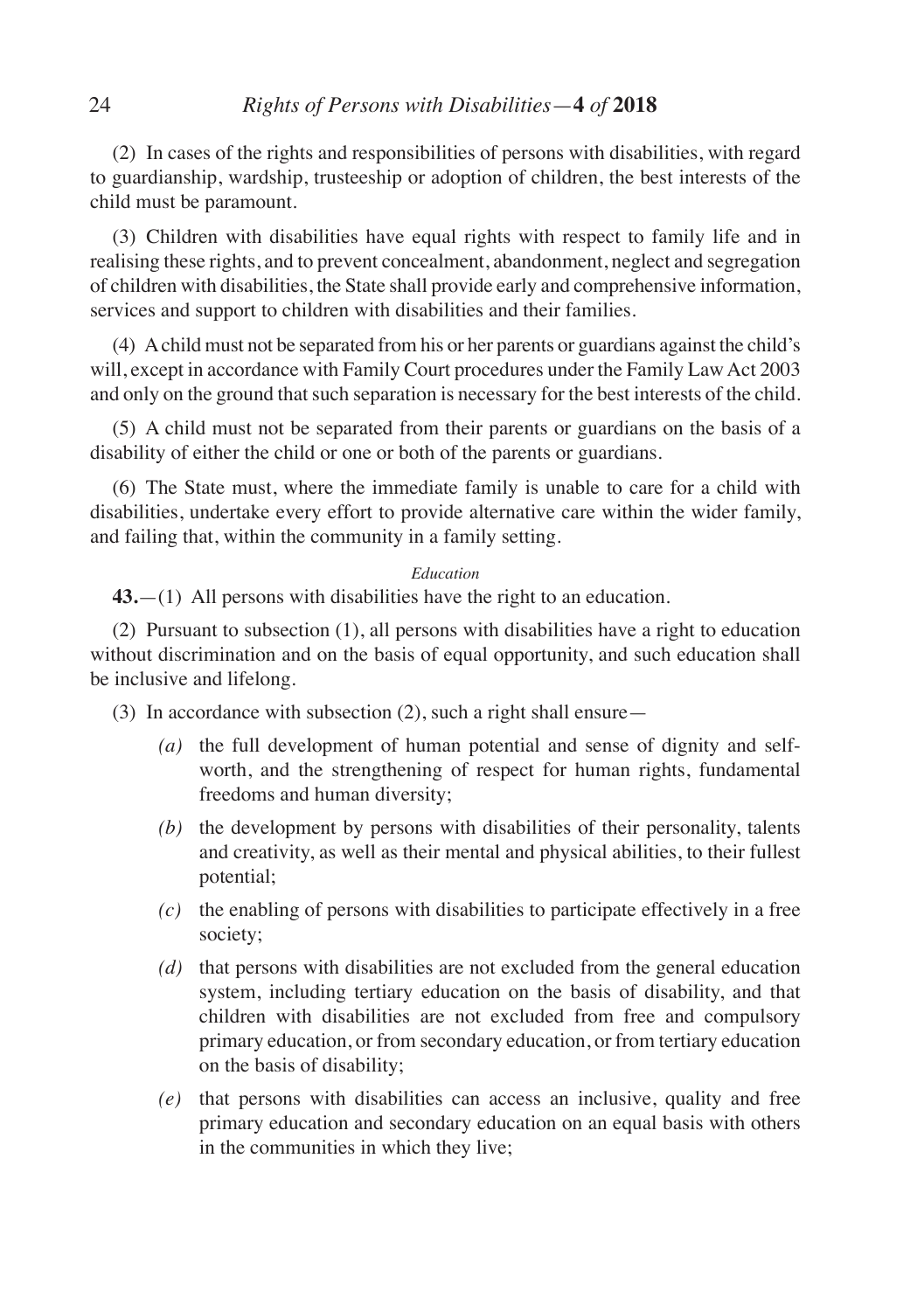- *(f)* that reasonable accommodation of the individual's requirements is provided;
- *(g)* persons with disabilities receive the support required, within the general education system, to facilitate their effective education; and
- *(h)* effective individualised support measures are provided in environments that maximise academic and social development, consistent with the goal of full inclusion.

(4) Persons with disabilities have the right to learn life and social development skills to facilitate their full and equal participation in education and as members of the community including—

- *(a)* the learning of Braille, alternative script, augmentative and alternative modes, means and formats of communication and orientation and mobility skills, and facilitating peer support and mentoring;
- *(b)* the learning of sign language and the promotion of the linguistic identity of the deaf community;
- *(c)* ensuring that the education of persons, and in particular children, who are blind, deaf or deaf and blind, is delivered in the most appropriate languages and modes and means of communication for the individual, and in environments which maximise academic and social development;
- *(d)* to access general tertiary education, vocational training, adult education and lifelong learning without discrimination and on an equal basis with others; and
- *(e)* the right to reasonable accommodation while pursuing education.

## *Health*

**44.**—(1) All persons with disabilities have the right to the enjoyment of the highest attainable standard of health without discrimination on the basis of disability.

(2) All persons with disabilities have the right to the same range, quality and standard of free or affordable health care and programmes, including in the area of sexual and reproductive health and population-based public health programmes.

(3) All persons with disabilities have the right to special heath care including early identification and intervention as appropriate, and services designed to minimise and prevent further disabilities, including among children and older persons.

(4) All persons with disabilities have the right to health services as close as possible to their own communities, including in rural areas.

(5) All persons with disabilities have the right to heath care of the same quality as is given to others, including on the basis of free and informed consent, patient autonomy and medical and nursing ethics.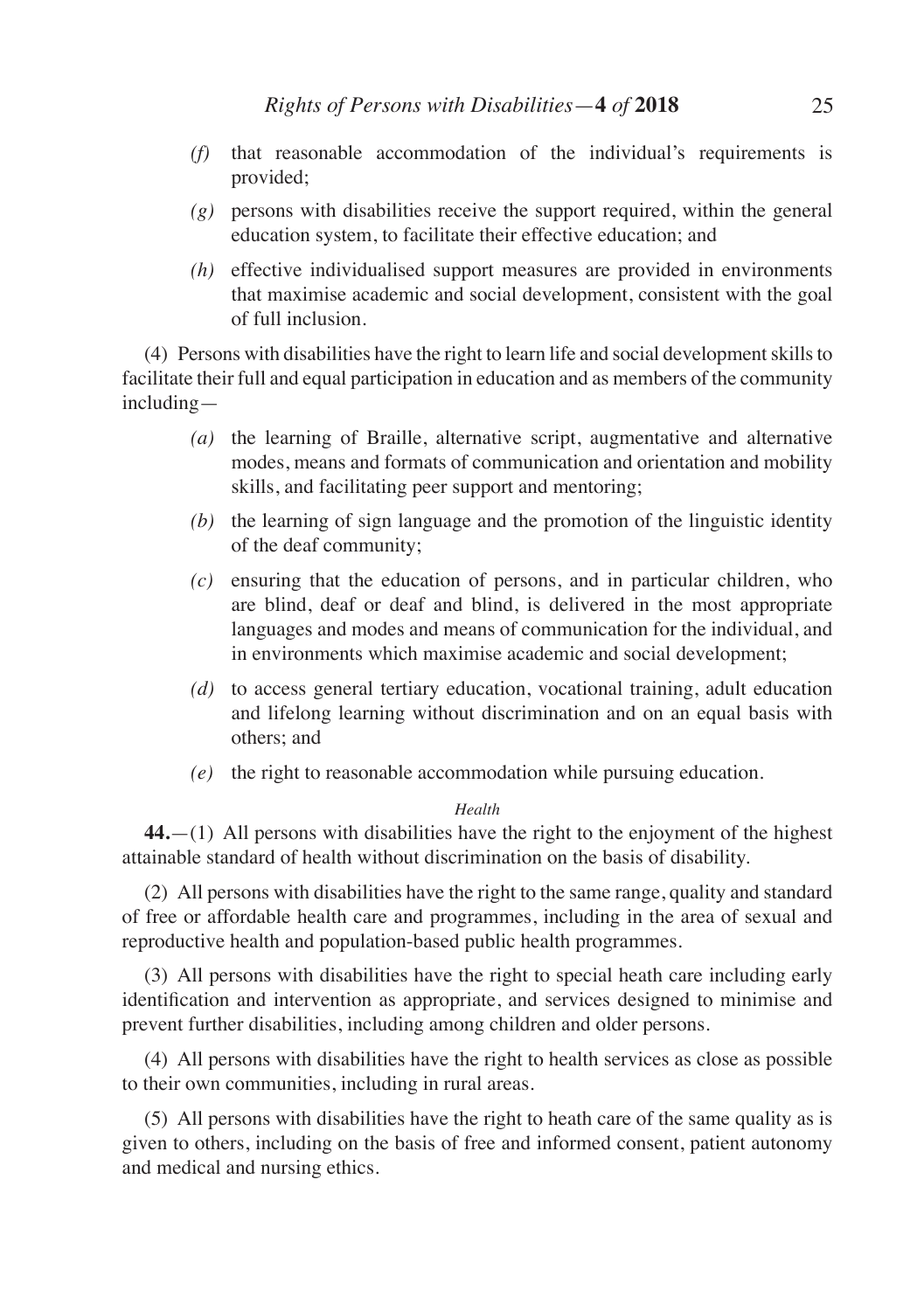(6) All persons with disabilities have the right to freedom from discrimination in the provision of health insurance, and life insurance where such insurance is permitted by law, which shall be provided in a fair and reasonable manner.

(7) All persons with disabilities have the right to freedom from the discriminatory denial of health care or health services or of food and fluids on the basis of disability.

## *Work and employment*

**45.**—(1) All persons with disabilities have the right to work, on an equal basis with others.

(2) The right under subsection (1) includes the right to the opportunity to gain a living by work freely chosen or accepted in a labour market and work environment that is open, inclusive and accessible to persons with disabilities.

(3) All persons with disabilities have the right to be free from discrimination on the basis of disability with regard to all matters concerning all forms of employment, including conditions of recruitment, hiring and employment, continuance of employment, career advancement and safe and healthy working conditions.

(4) All persons with disabilities, have the right on an equal basis with others, to just and favourable conditions of work, including equal opportunities and equal remuneration for work of equal value, safe working conditions, including protection from harassment, and the redress of grievances.

(5) All persons with disabilities have the right to exercise their labour and trade union rights on an equal basis with others.

(6) All persons with disabilities have the right to have effective access to general technical and vocational guidance programmes, placement services and vocational and continuing training.

(7) Programmes, policies and laws shall not be discriminatory if they are proportionate to the objects and rights set out in this section and if they are intended to—

- *(a)* promote employment opportunities and career advancement for persons with disabilities in the labour market, as well as assistance in finding, obtaining, maintaining and returning to employment;
- *(b)* promote opportunities for self-employment, entrepreneurship, the development of cooperatives and starting a business;
- *(c)* employ persons with disabilities in the public sector;
- *(d)* promote the employment of persons with disabilities in the private sector through appropriate policies and measures, which may include affirmative action programmes, incentives and other measures;
- *(e)* ensure that reasonable accommodation is provided to persons with disabilities in the workplace;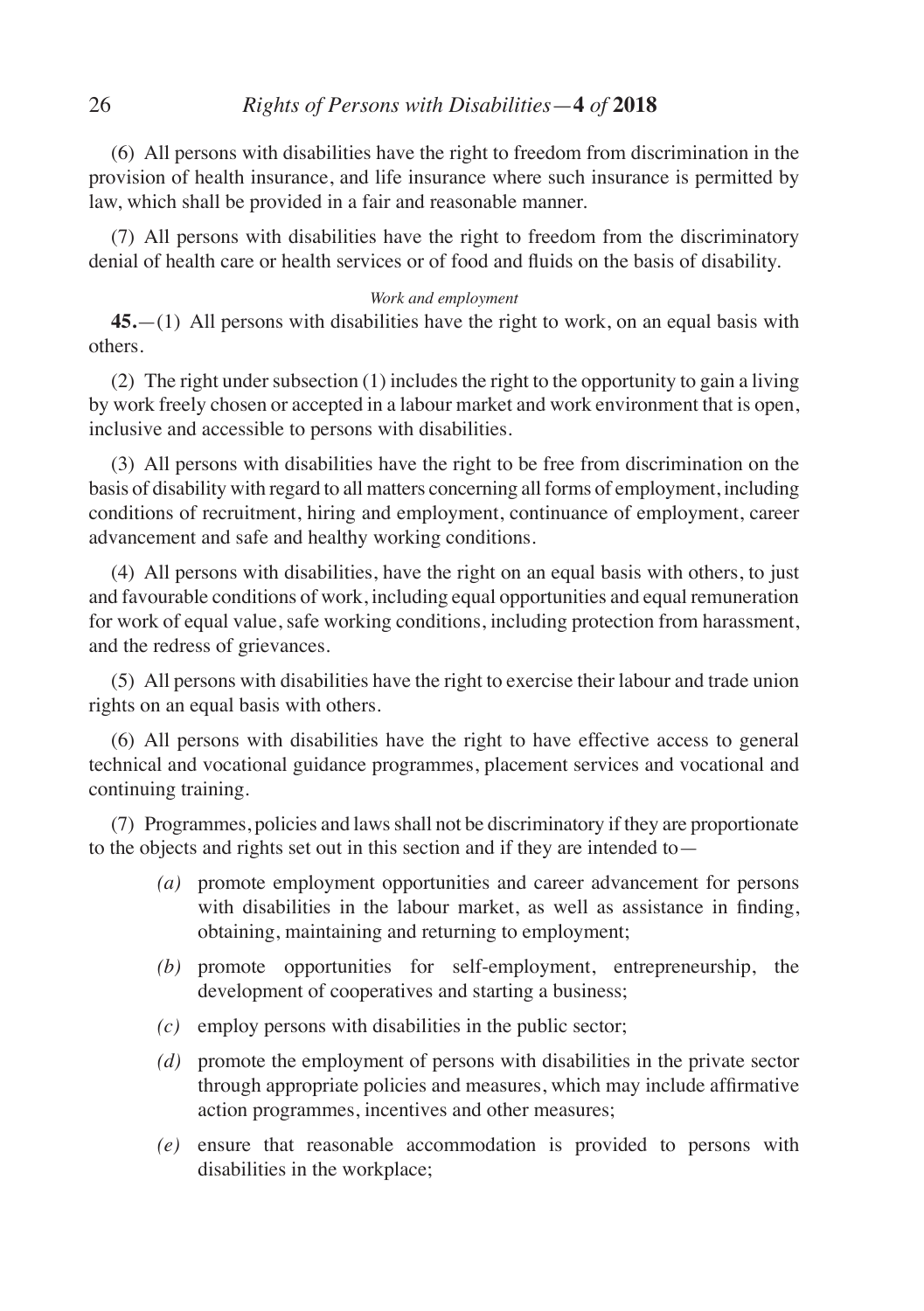- *(f)* promote the acquisition by persons with disabilities of work experience in the open labour market; and
- *(g)* promote vocational and professional rehabilitation, job retention and return-to-work programmes for persons with disabilities.

(8) Persons with disabilities must be protected from servitude, and are protected, on an equal basis with others, from forced or compulsory labour.

# *Adequate standard of living and social protection*

**46.**—(1) All persons with disabilities have the right to an adequate standard of living for themselves and their families, including adequate food, clothing and housing, and to the continuous improvement of living conditions.

(2) Pursuant to subsection (1), the right to an adequate standard of living and social protection includes—

- *(a)* access to clean water;
- *(b)* access by persons with disabilities, in particular women and girls with disabilities and older persons with disabilities, to social protection programmes and poverty reduction programmes;
- *(c)* access by persons with disabilities and their families living in situations of poverty to assistance from the State with disability related expenses, including adequate training, counselling, financial assistance and respite care;
- *(d)* access by persons with disabilities to public housing programmes; and
- *(e)* equal access by persons with disabilities to retirement benefits and programmes.

## *Participation in political and public life*

**47.** All persons with disabilities have the right to effectively and fully participate in political and public life on an equal basis with others, directly or through the assistance of a representative, and the right and opportunity for persons with disabilities to vote and be elected, including by—

- *(a)* ensuring that voting procedures, facilities and materials are appropriate, accessible and easy to understand and use;
- *(b)* protecting the rights of persons with disabilities to vote by secret ballot in elections and public referendums without intimidation, and to stand for elections, to effectively hold office and perform all public functions at all levels of Government, facilitating the use of assistive and new technologies where appropriate;
- *(c)* guaranteeing the free expression of the will of persons with disabilities as electors and to this end, where necessary, at their request, allowing assistance in voting by a person of their own choice;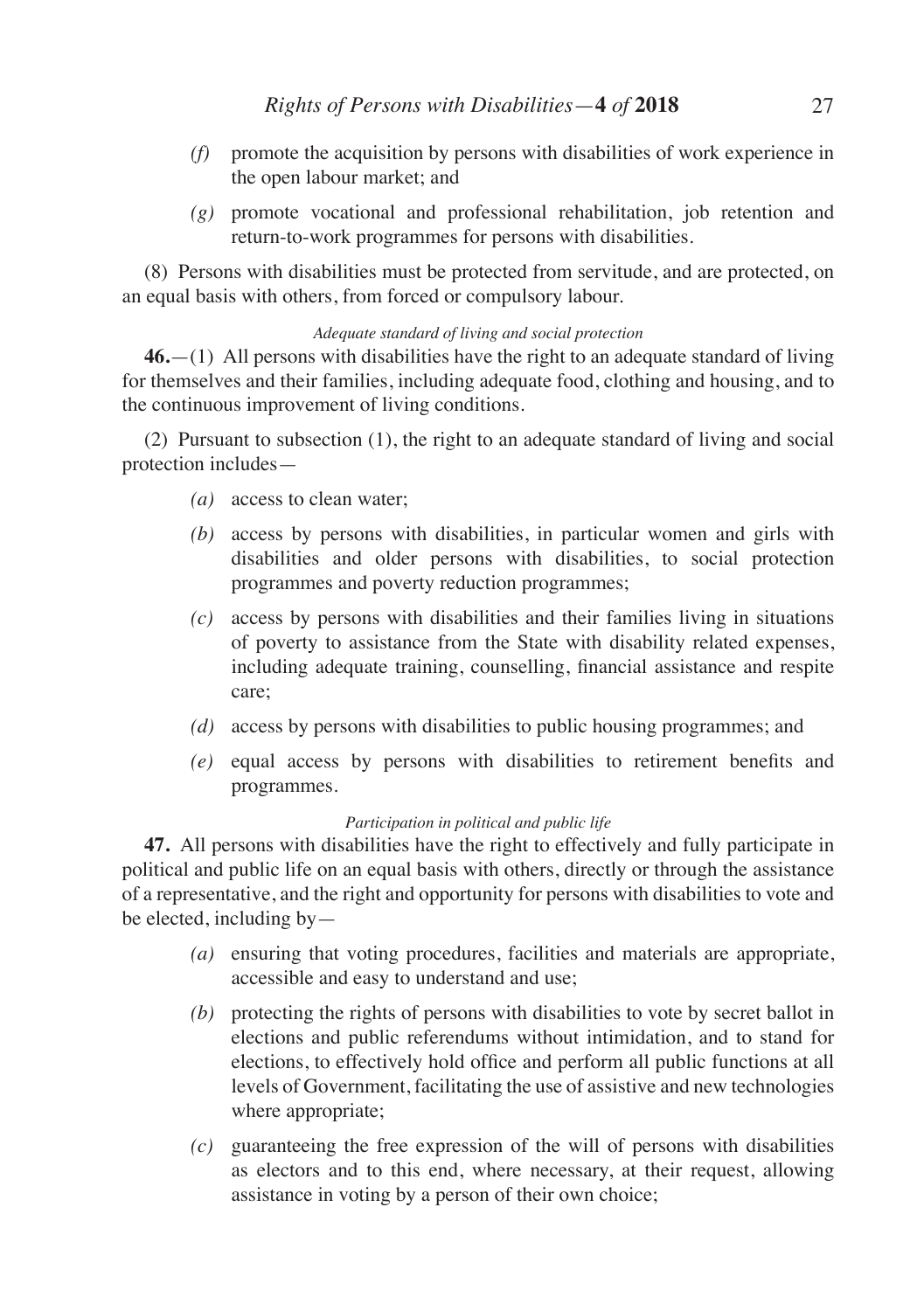# 28 *Rights of Persons with Disabilities*—**4** *of* **2018**

- *(d)* to actively promote an environment in which persons with disabilities can effectively and fully participate in the conduct of public affairs, without discrimination and on an equal basis with others, and encourage their participation in public affairs, including participation in non-governmental organisations and associations concerned with the public and political life of the country, and in the activities and administration of political parties; and
- *(e)* forming and joining organisations of persons with disabilities to represent persons with disabilities at international, national, regional and local levels.

# *Participation in cultural life, recreation, leisure and sport*

**48.**—(1) All persons with disabilities have the right to take part on an equal basis with others in cultural life, and all service providers are to take all appropriate measures to ensure that persons with disabilities—

- *(a)* enjoy access to cultural materials in accessible formats;
- *(b)* enjoy access to television programmes, films, theatre and other cultural activities in accessible formats; and
- *(c)* enjoy access to places for cultural performances or services, such as theatres, museums, cinemas, libraries and tourism services, and, as far as possible, enjoy access to monuments and sites of national cultural importance.

(2) All persons with disabilities have the right to have the opportunity to develop and utilise their creative, artistic and intellectual potential, not only for their own benefit, but also for the enrichment of society.

(3) All persons with disabilities have the right on an equal basis with others, to recognition and support of their specific cultural and linguistic identity, including sign languages and deaf culture.

- (4) All persons with disabilities are to have the opportunity to—
	- *(a)* participate, to the fullest extent possible, of persons with disabilities in mainstream sporting activities at all levels;
	- *(b)* organise, develop and participate in disability-specific sporting and recreational activities on an equal basis with others, and to have access to appropriate instruction, training and resources;
	- *(c)* ensure access to sporting, recreational and tourism venues;
	- *(d)* where children have disabilities, to have equal access with other children to participation in play, recreation and leisure and sporting activities, including those activities in the school system; and
	- *(e)* access services from those involved in the organisation of recreational, tourism, leisure and sporting activities.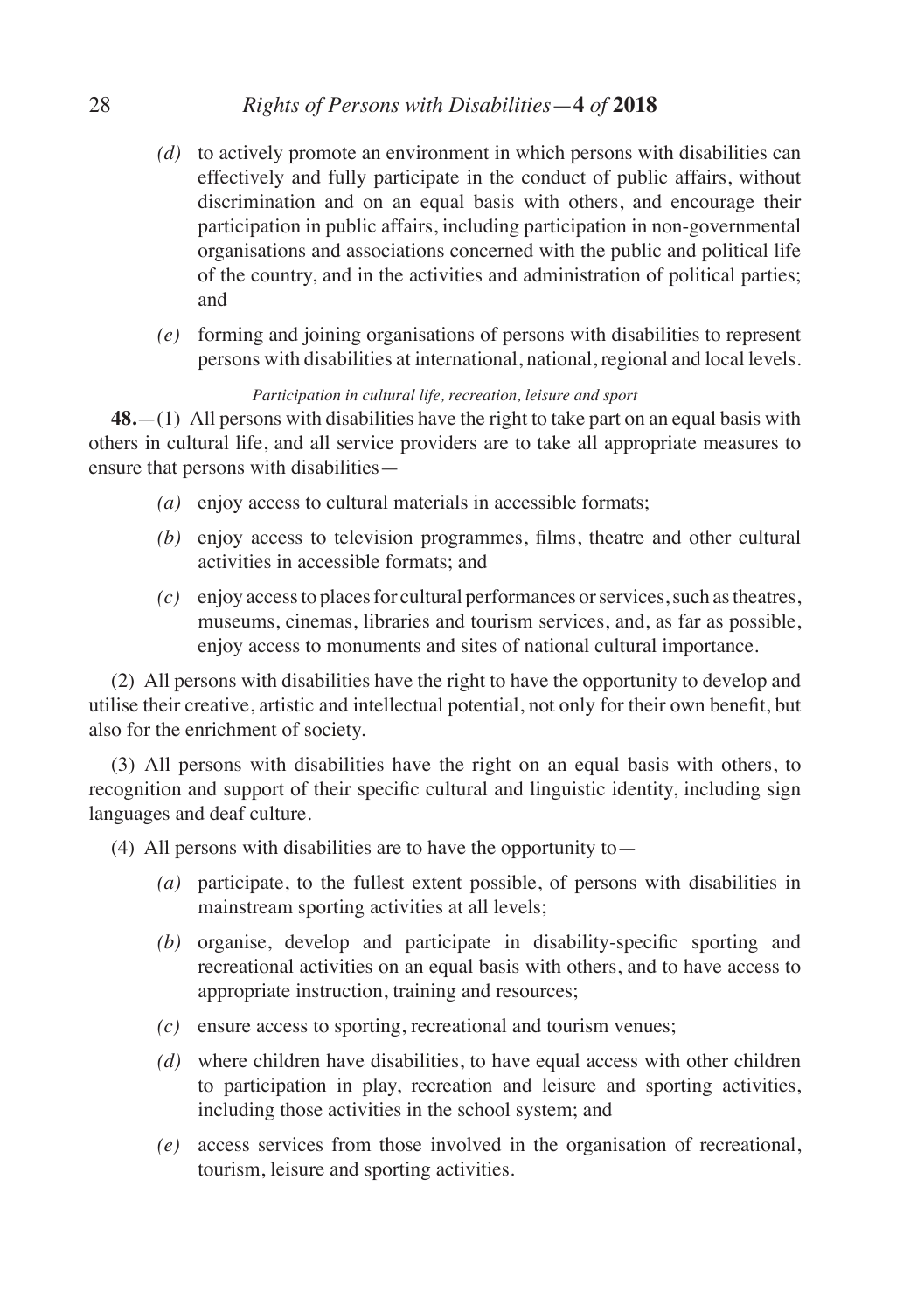#### *Remedies*

**49.**—(1) If a person considers that any of the provisions of this Part has been or is likely to be contravened in relation to him or her, that person may apply to the High Court for remedies for breach of their rights under this Act.

(2) The right to make an application to the High Court under subsection (1) is without prejudice to any other action with respect to the matter that the person concerned may have, including one for constitutional redress under the Constitution.

(3) The High Court has original jurisdiction to hear and determine applications under this Part and may make such orders and give such directions as it considers appropriate including—

- *(a)* injunctions, including injunctions against the State;
- *(b)* declarations;
- *(c)* damages; and
- *(d)* compensation.

(4) The High Court may exercise its discretion to grant relief in relation to an application or referral made under this section in addition to constitutional redress where an application is made for constitutional redress under the Constitution.

 (5) If in any proceedings in a subordinate court, any question arises as to the contravention of any of the provisions of this Part, the member presiding in the proceedings may, and must if a party to the proceedings so requests, refer the question to the High Court unless, in the member's opinion (which is final and not subject to appeal), the raising of the question is frivolous or vexatious.

 (6) When the High Court gives its decision on a question referred to it under this section, the court in which the question arose must dispose of the case in accordance with—

- *(a)* the decision; or
- *(b)* if the decision is the subject of appeal to the Court of Appeal or to the Supreme Court, the decision of the Court of Appeal or the Supreme Court, as the case may be.

(7) The Attorney-General may, on behalf of the State, intervene in proceedings before the High Court that relate to a matter concerning a provision in this Part.

(8) If the proceedings before the High Court relate to a matter concerning a provision of this Part, the High Court must not proceed to hear and determine the matter until it is satisfied that notice of the matter has been given to theAttorney-General and a reasonable time has elapsed since the giving of the notice for consideration by the Attorney-General of the question of intervention in the proceedings.

(9) A notice under subsection (8) is not required to be given to the Attorney-General if the Attorney-General or the State is a party to the proceedings.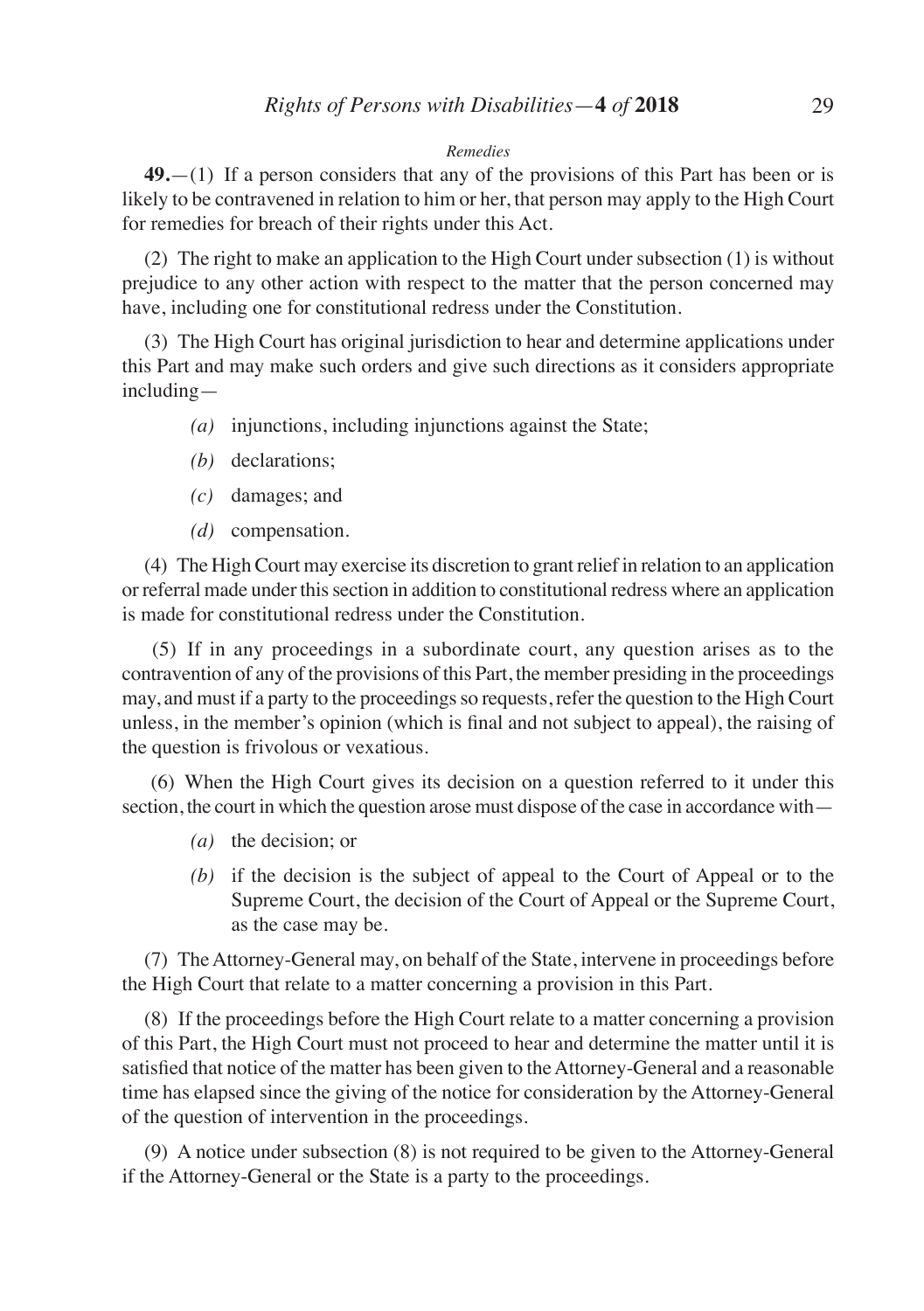# 30 *Rights of Persons with Disabilities*—**4** *of* **2018**

(10) The Chief Justice may make rules for the purposes of this section with respect to the practice and procedure of the High Court (including rules with respect to the time within which applications are to be made to the High Court).

## *Enforcement of discriminatory acts*

**50.**—(1) The rights guaranteed under this Act may be enforced by—

- *(a)* the Council;
- *(b)* the Human Rights and Anti-Discrimination Commission;
- *(c)* a non-government organisation representing persons with disabilities; or
- *(d)* any person living with disabilities.

(2) The rights under this Act may be enforced in addition to the rights under the Constitution, the Human Rights Commission Act 2009, the HIV/AIDS Act 2011, the Mental Health Act 2010 and any other law applicable to persons with disabilities.

(3) The rights guaranteed under this Act may be enforced by way of constitutional redress where the breach of a right under the Constitution is also alleged in the same action.

# PART 7—MISCELLANEOUS

## *Directives by the Minister*

**51.**—(1) The Minister may give directives, not inconsistent with the provisions of this Act, as to the performance of the functions and duties of the Council and the exercise of its powers.

(2) The Council must comply with any directive given by the Minister under subsection (1).

# *Regulations*

**52.** The Minister may make regulations prescribing matters that are required or permitted by this Act to be prescribed or are necessary or convenient to be prescribed for carrying out or giving effect to this Act.

## *Repeal*

**53.** The Fiji National Council for Disabled Persons Act 1994 is repealed.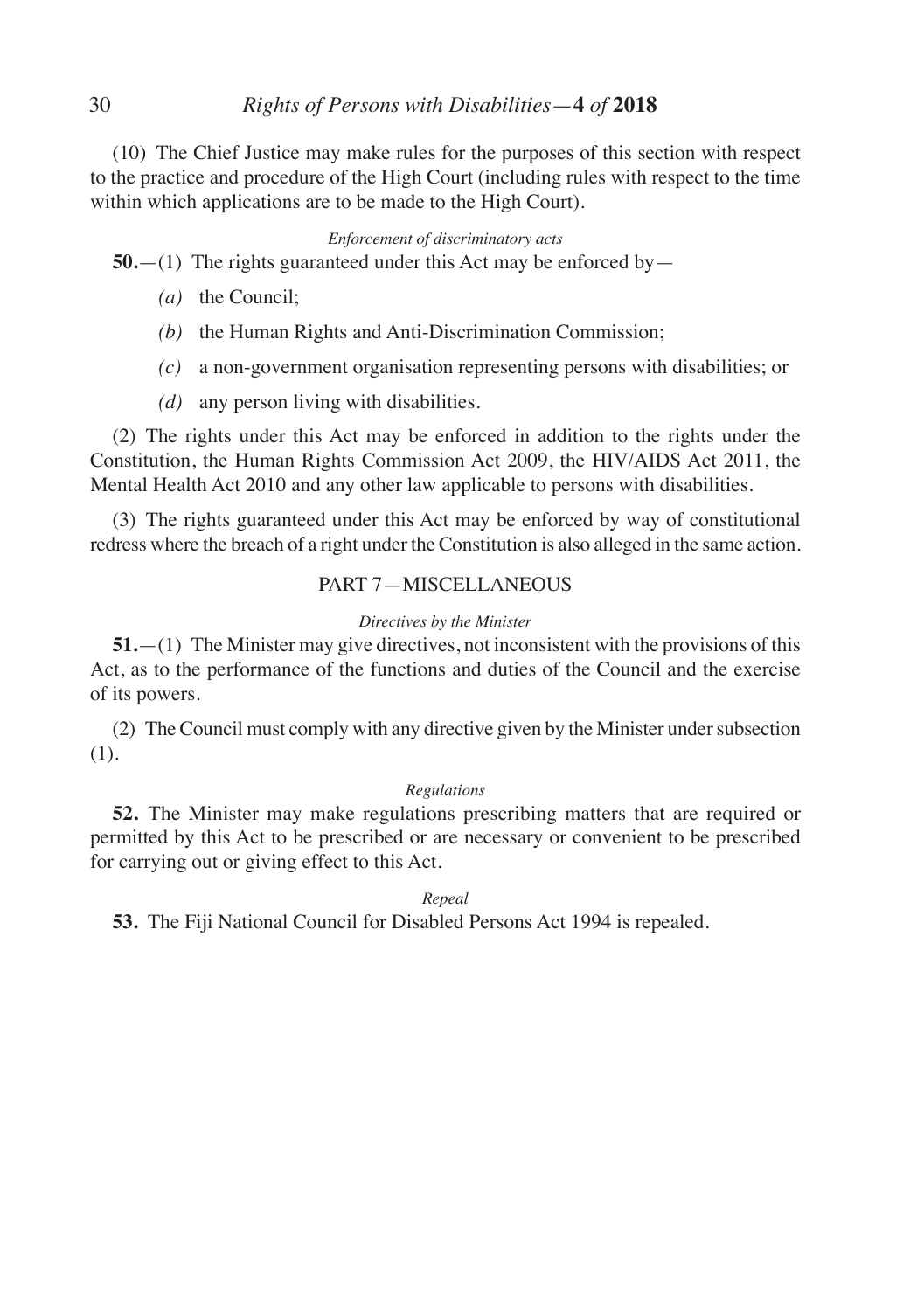#### **SCHEDULE**  $\overline{\phantom{a}}$

# REGISTRATION OF ORGANISATIONS AFFILIATED WITH THE NATIONAL COUNCIL FOR PERSONS WITH DISABILITIES

#### *Conditions of Registrations*

- 1. The conditions for registration under this Act are that an organisation must—
	- *(a)* be created specifically to represent the rights and interests of persons with disabilities;
	- *(b)* be registered as a charitable trust or a body corporate under the relevant laws in Fiji;
	- *(c)* comprise of trustees or directors of a Board and members;
	- *(d)* conduct regular meetings of the board of management and members;
	- *(e)* conduct an annual audit of accounts and prepare an annual report, a copy of which is to be provided to the Council; and
	- *(f)* have a corporate governance policy according to international best practices standards.

#### *Evidence of service delivery and good governance*

- 2. The Council may require at any time information from an organisation in relation to the factors set out under paragraph 1 of this Schedule and may also require proof of standards of service delivery and efficiency as the Council thinks fit.
- 3. Reasons for removal of an organisation from the register are—
	- *(a)* that the affairs of the organisation are wound up through a vote to do so at an annual general meeting or extraordinary meeting held for this purpose;
	- *(b)* the organisation becomes bankrupt;
	- *(c)* the organisation is brought before the courts for any matter;
	- *(d)* the conduct of the organisation brings the Council or its affiliates into disrepute;
	- *(e)* the organisation fails to provide acquittal of any Government allocations;
	- *(f)* the organisation fails to publish an annual audit of finances and an annual report;
	- *(g)* the organisation makes no attempt to comply with services delivery standards set; and
	- *(h)* the organisation fails to comply with regulations set by the Minister.